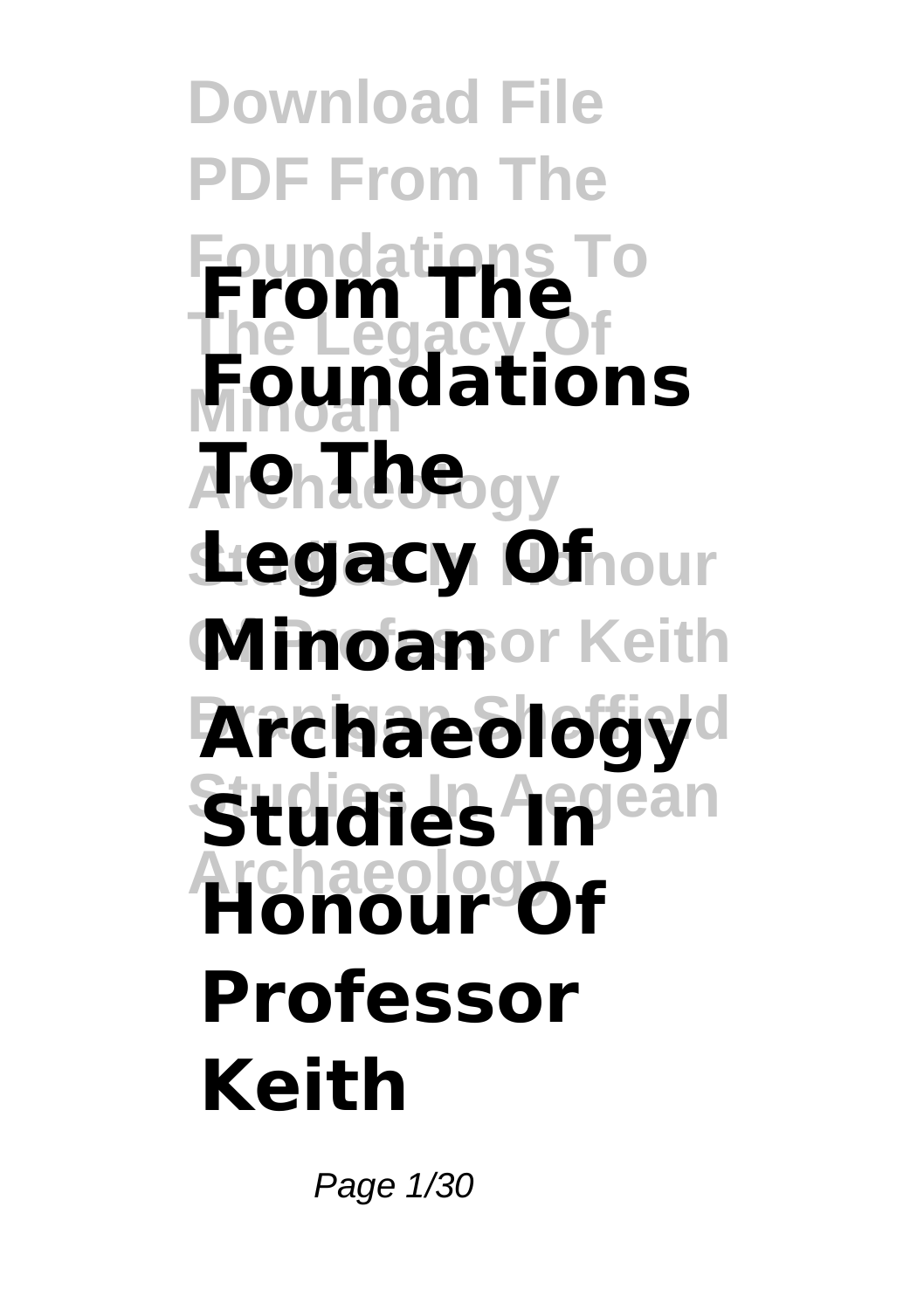**Download File PDF From The Branigan** To **Sheffield<sup>of</sup> Minoan Studies In Aegean**sy **Studies In Honour Archaeology Of Professor Keith** This is likewise one of the factors by heffield documents of this ean **Archaeology from the** obtaining the soft **foundations to the legacy of minoan archaeology studies** Page 2/30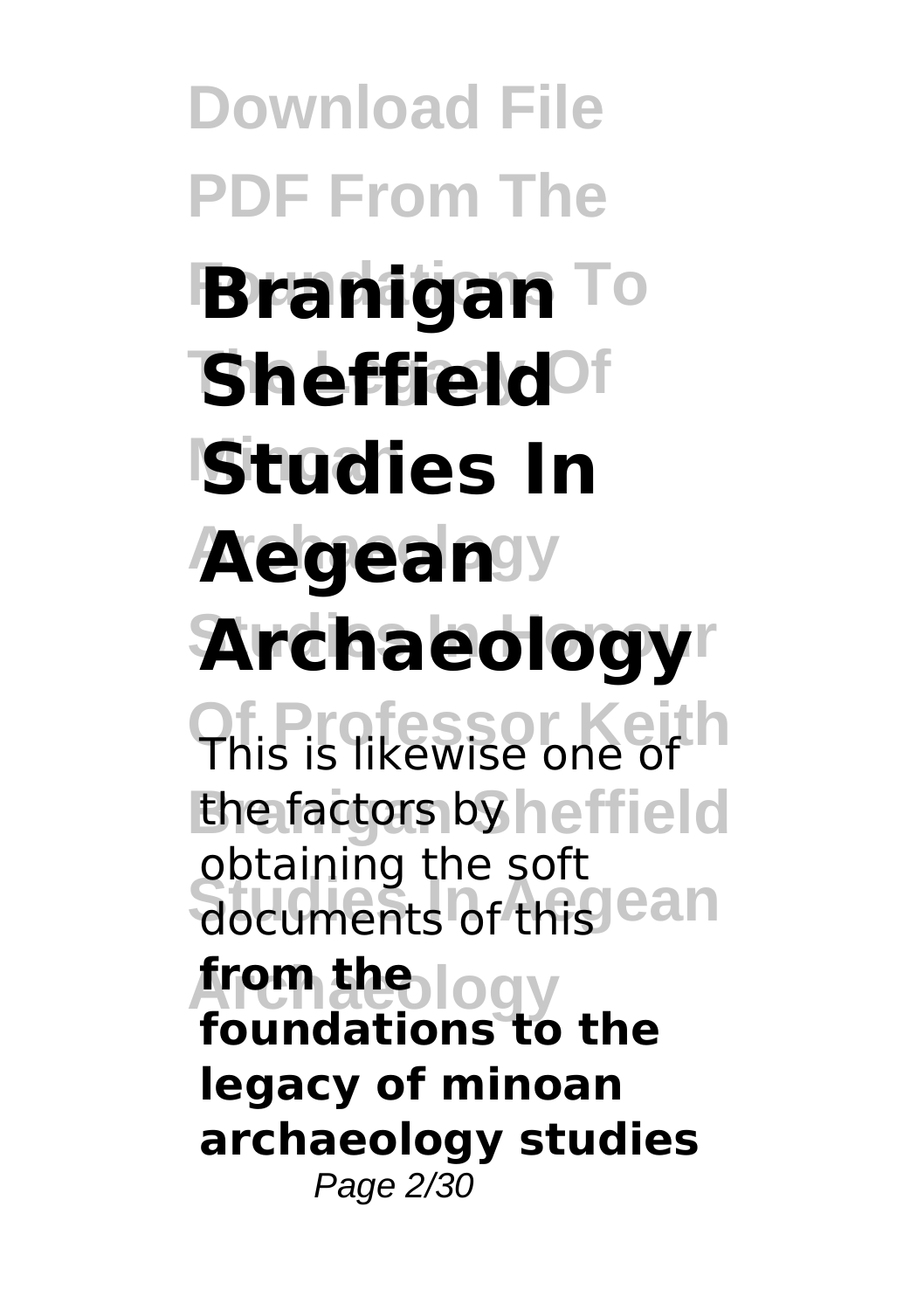**Download File PDF From The Foundations** To **The Legacy Of professor keith Minoan studies in aegean Archaeology archaeology** by **Snline. You might not in** spend to go to the eith ebook launch aseffield **SKIIIUIIV** as Search for **In Archaeology** you likewise attain not **branigan sheffield** require more era to skillfully as search for discover the notice from the foundations to the legacy of minoan archaeology studies in honour of professor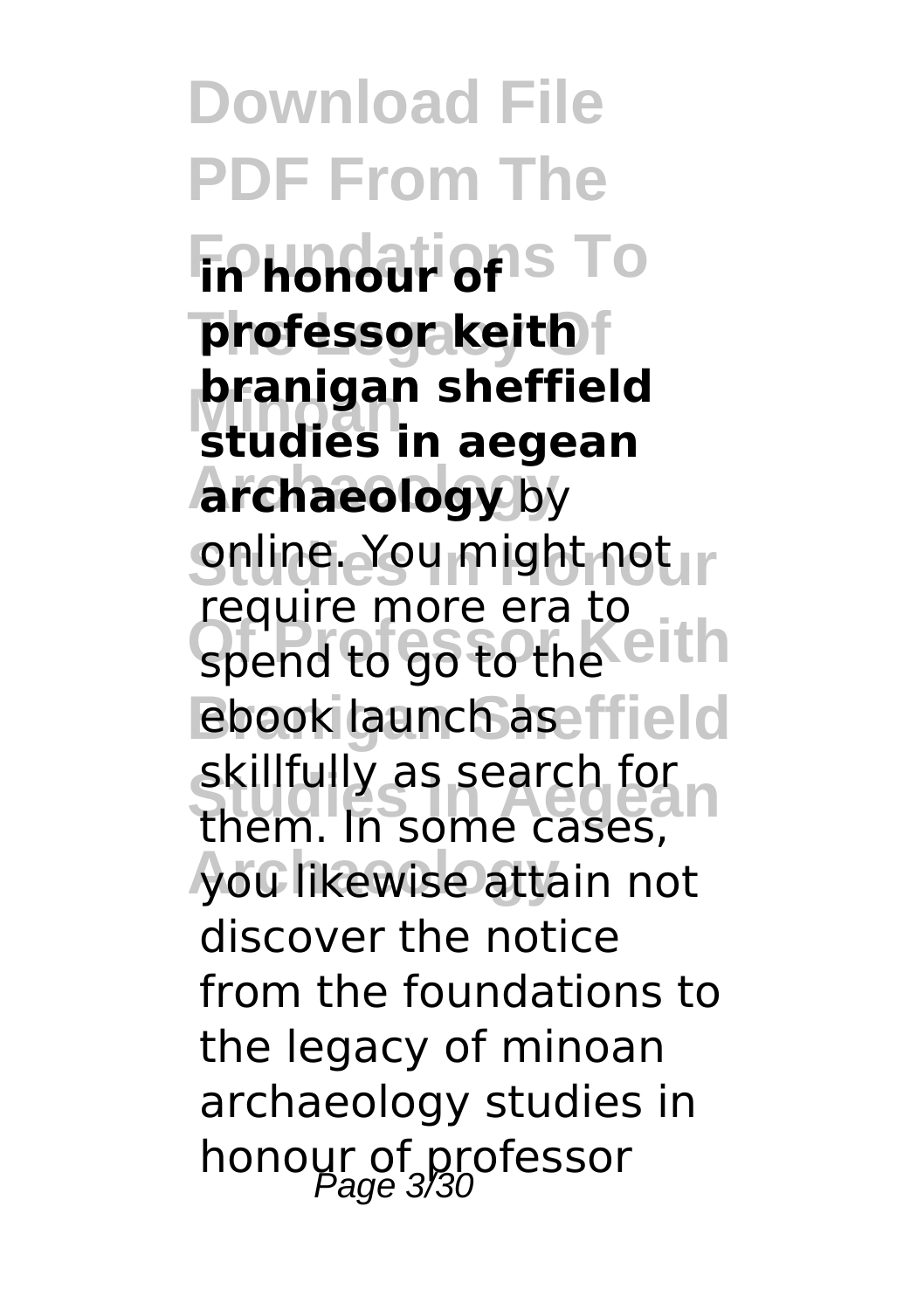**Download File PDF From The Foundations To** keith branigan sheffield studies in aegean **Minoan** are looking for. It will extremely squander *Sheltines* In Honour However below, with th you visit this web page, **Studies In Aegean** agreed simple to get as **Archaeology** without difficulty as archaeology that you it will be therefore download guide from the foundations to the legacy of minoan archaeology studies in honour of professor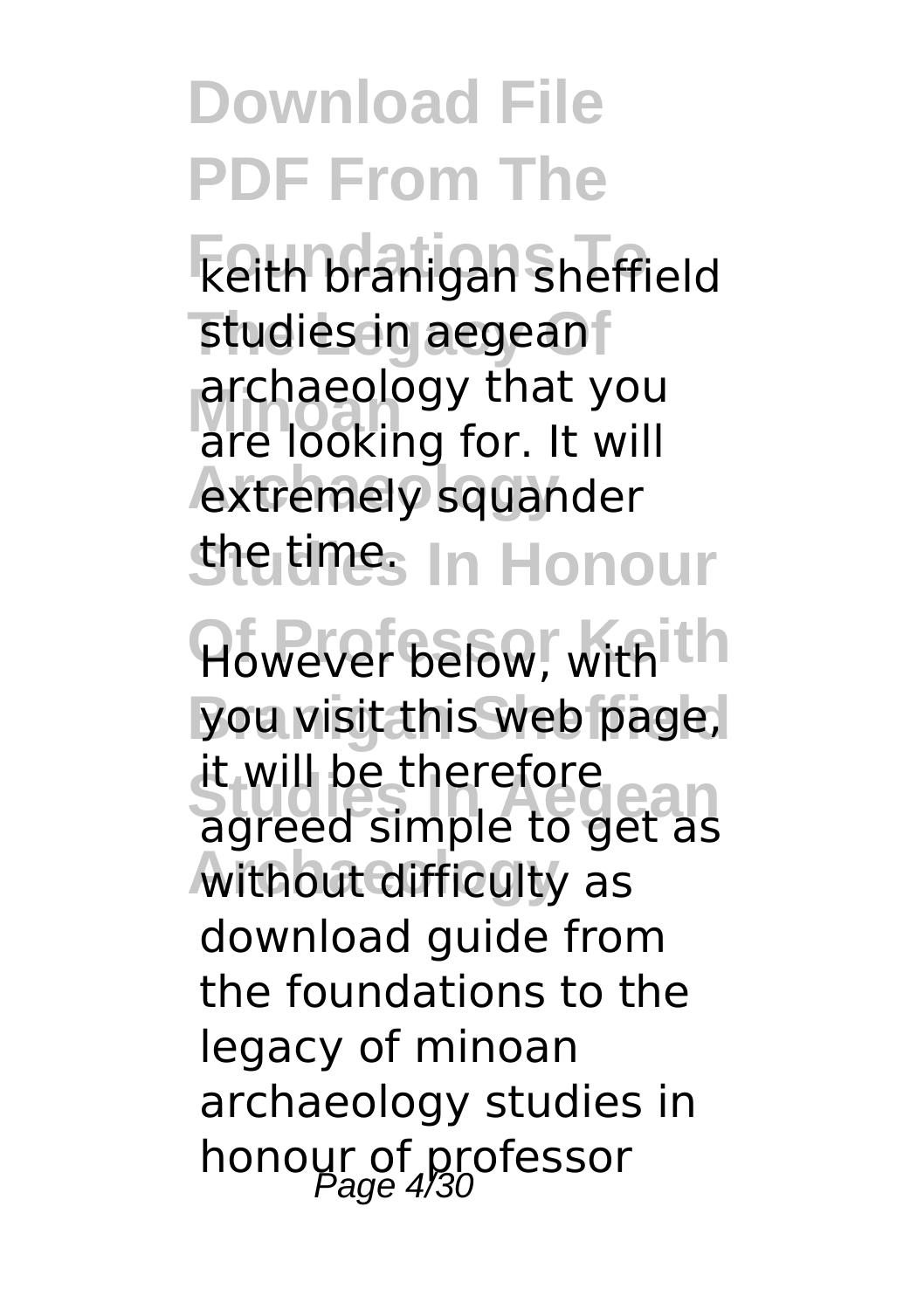**Download File PDF From The Foundations To** keith branigan sheffield studies in aegean **Minoan** archaeology

**Archaeology** It will not give a **Positive responsenour before.** You can attain it while proceedeffield **Studies In Aegean** home and even in your workplace. therefore many time as we notify something else at easy! So, are you question? Just exercise just what we manage to pay for under as with ease as evaluation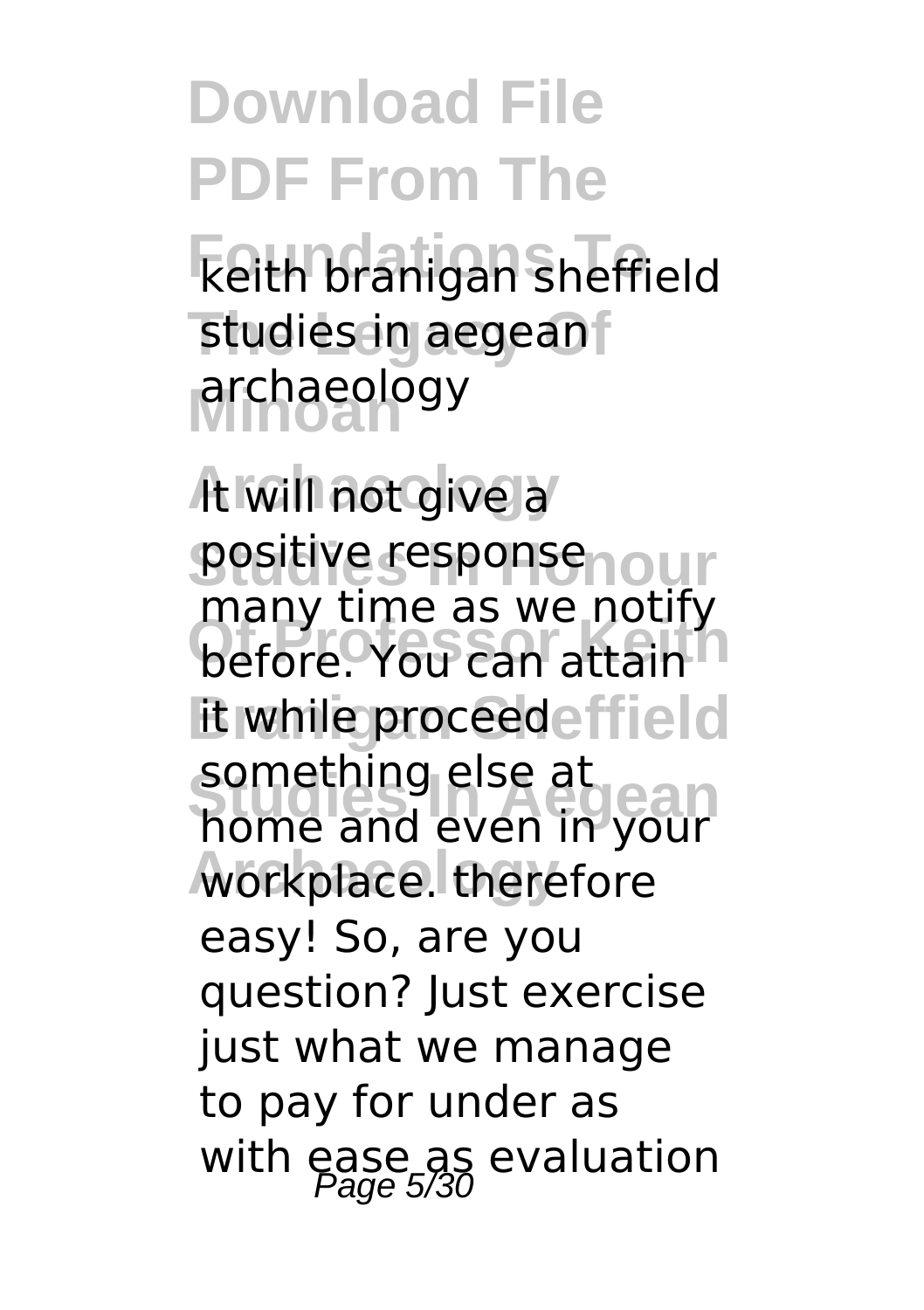**Download File PDF From The Foundations To from the The Legacy Of foundations to the legacy of minoan Archaeour** of y **professor keith**nour **Studies in aegean** ith **archaeology** what you **Studies In Aegean** later to read! **archaeology studies branigan sheffield**

In the free section of the Google eBookstore, you'll find a ton of free books from a variety of genres. Look here for bestsellers, favorite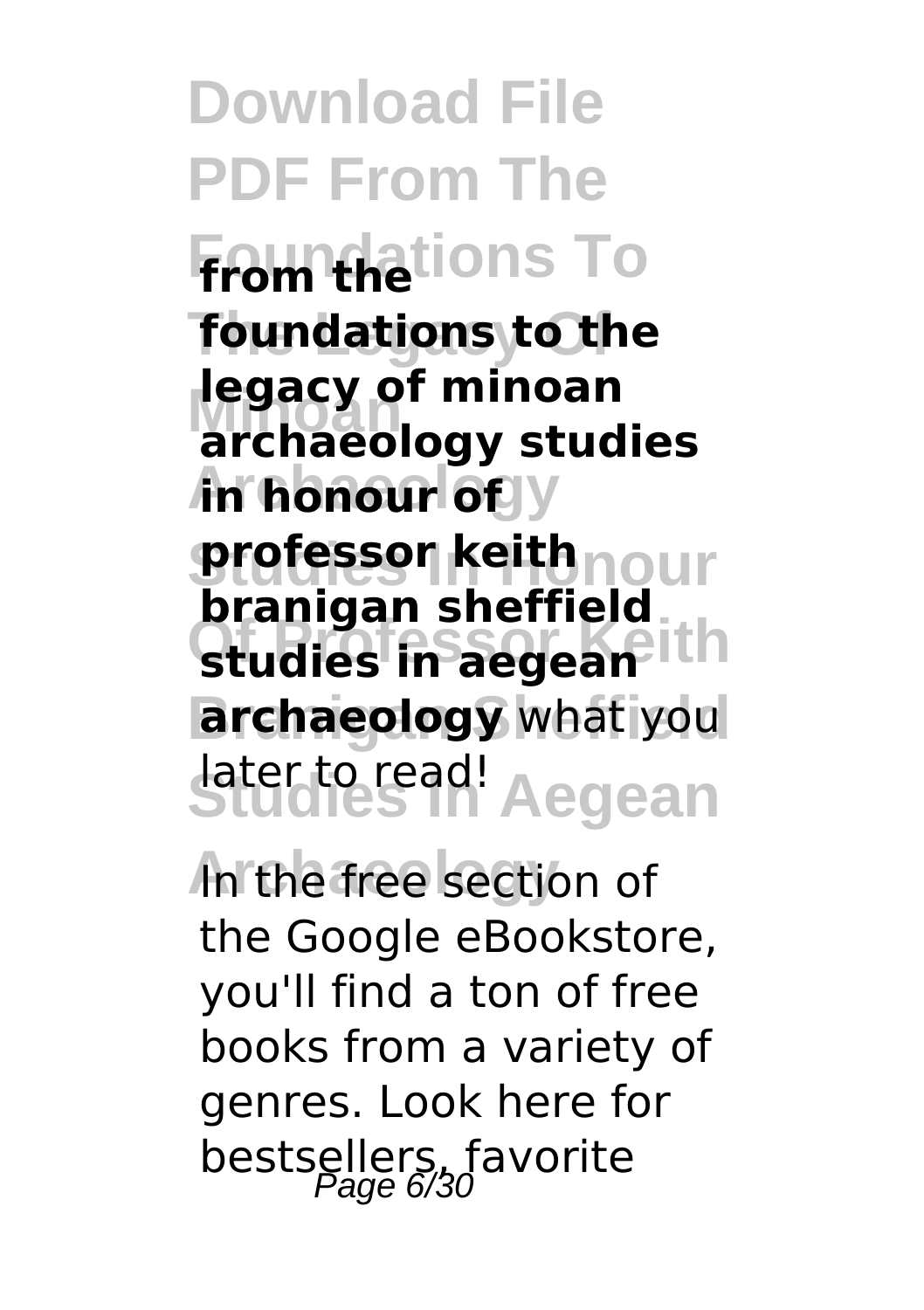**Download File PDF From The Foundations** To Books are available in **several formats, and**<br>VOLLCAD also check o ratings and reviews **from other users.nour Pfom Thessor Keith Foundations To The Studies In Aegean** a British soul band, **Archaeology** active from 1967 to you can also check out The Foundations were 1970. The group was made up of West Indians, White British, and a Sri Lankan.Their 1967 debut single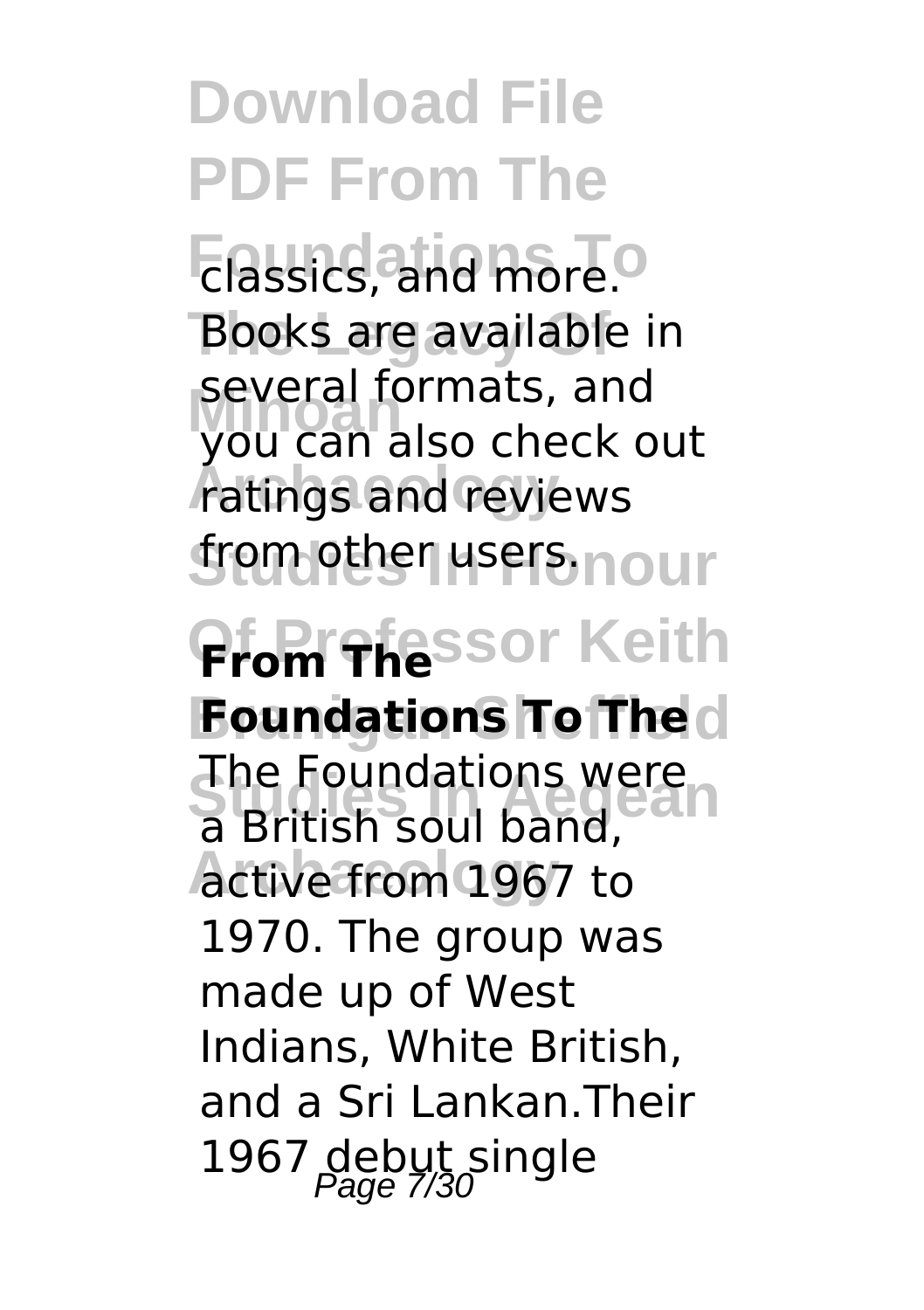**Download File PDF From The FBaby Now That I've The Legacy Of** Found You" reached **Minoan** and Canada, and **Archaeology** number eleven in the **US, while their 1968** ur **Buttercup**" reached<sup>2</sup> ith **number two in the UK** d and number three on<br>the US Billboard Het<sup>2</sup> **Archaeology** 100. number one in the UK single "Build Me Up the US Billboard Hot

### **The Foundations - Wikipedia**

The Foundations split in 1970, and by the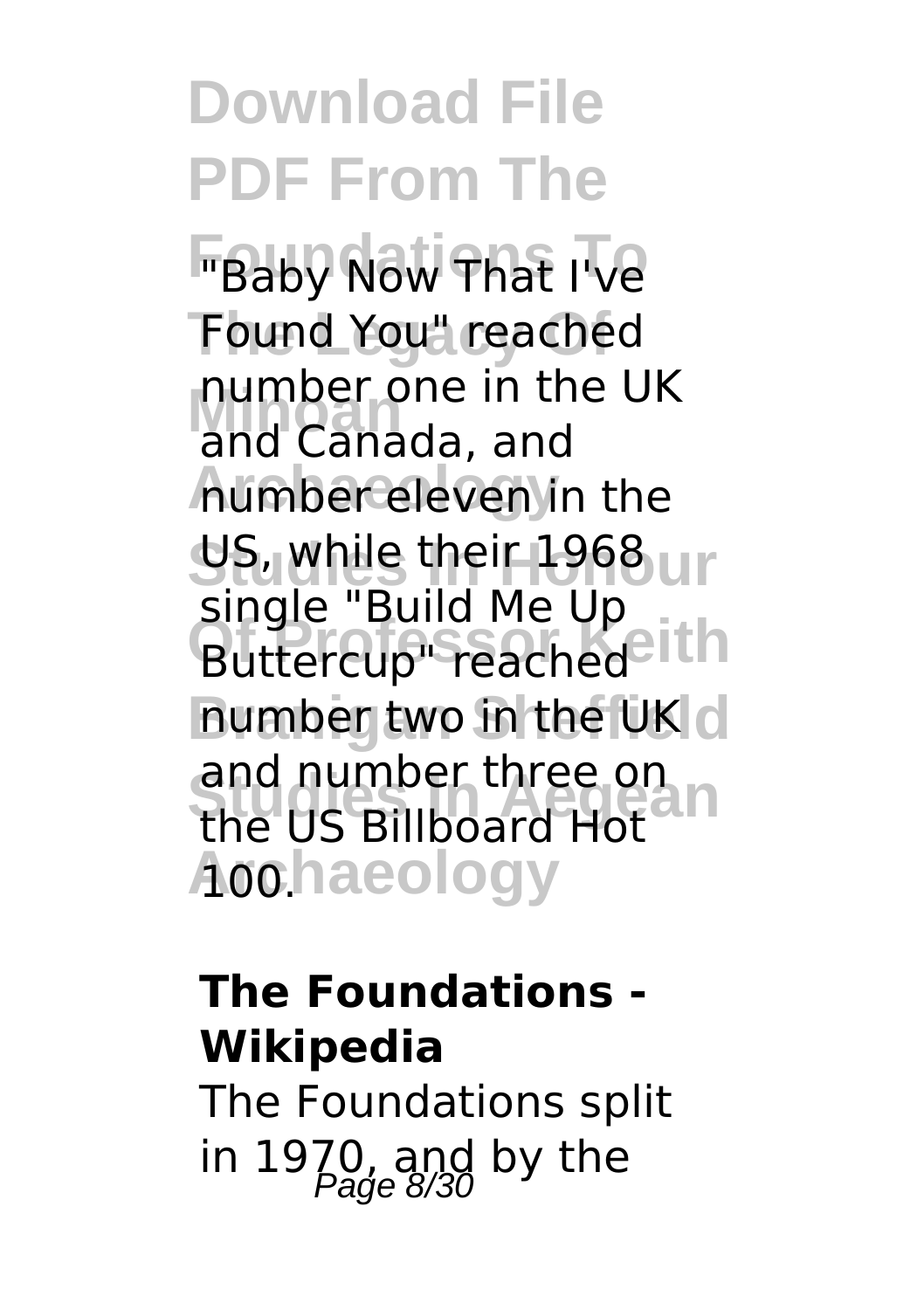**Foundations** The decade that followed, Curtis **Revived the band -- but**<br>So had Young, and both **Autfits were called the Studies In Honour** Foundations. A lawsuit getting the rights to ith the original name, field while Toung was<br>allowed to use the New **Foundations. The group** revived the band -- but resulted in Curtis while Young was remains fondly remembered, if not often written about, in England, and it achieved some fresh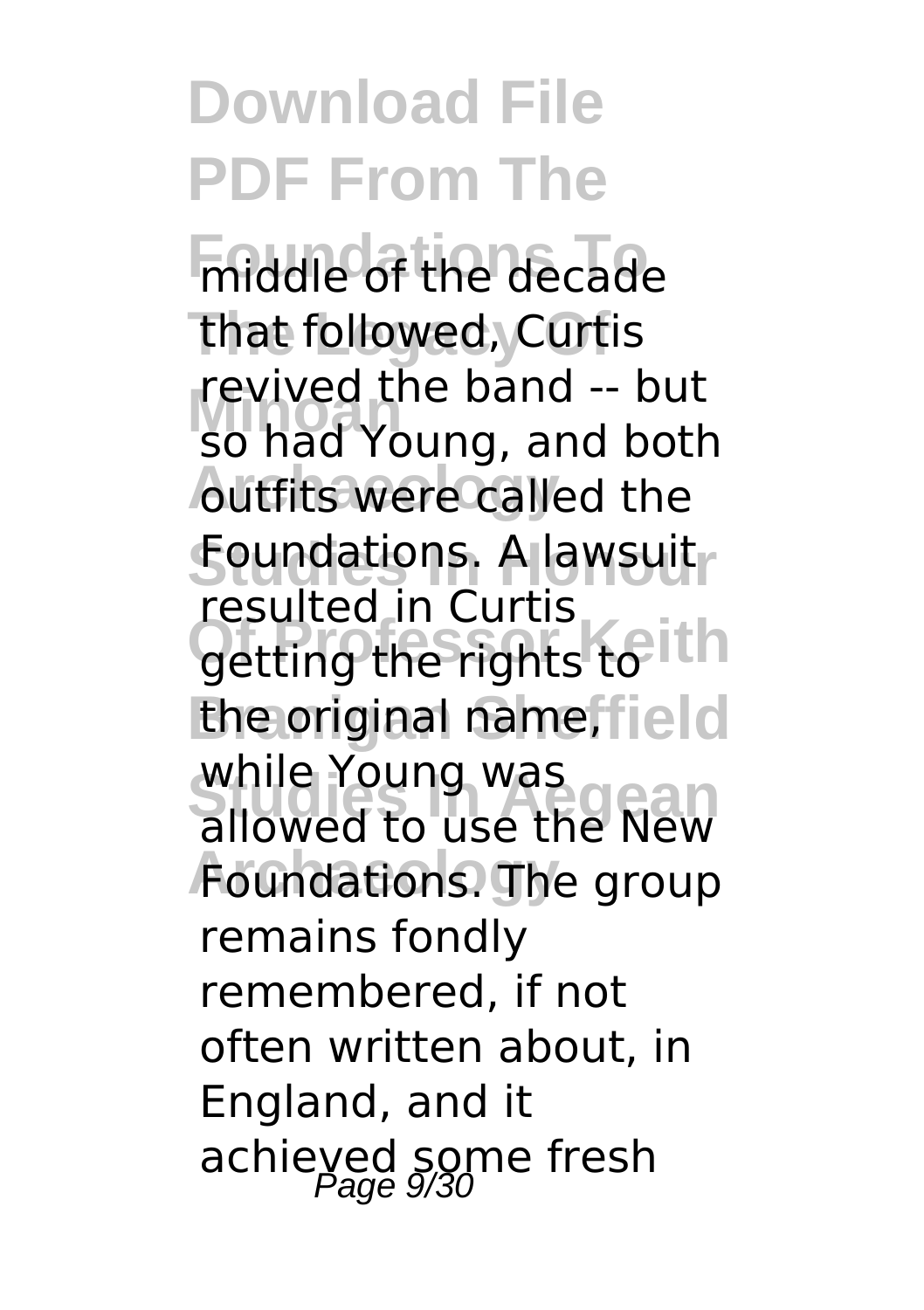**Download File PDF From The Finternational** ns To recognition in 1998 **Minoan** Buttercup" appeared **prominently in the hit** *S***nevifies In Honour**  $The$ **Foundations Fith Biography & History Studies In Aegean** The Foundations were **Archaeology** a British soul band, when "Build Me Up **| AllMusic** active from 1967 to 1970. The evolved out of a group called The Ramong Sound. They were an eight man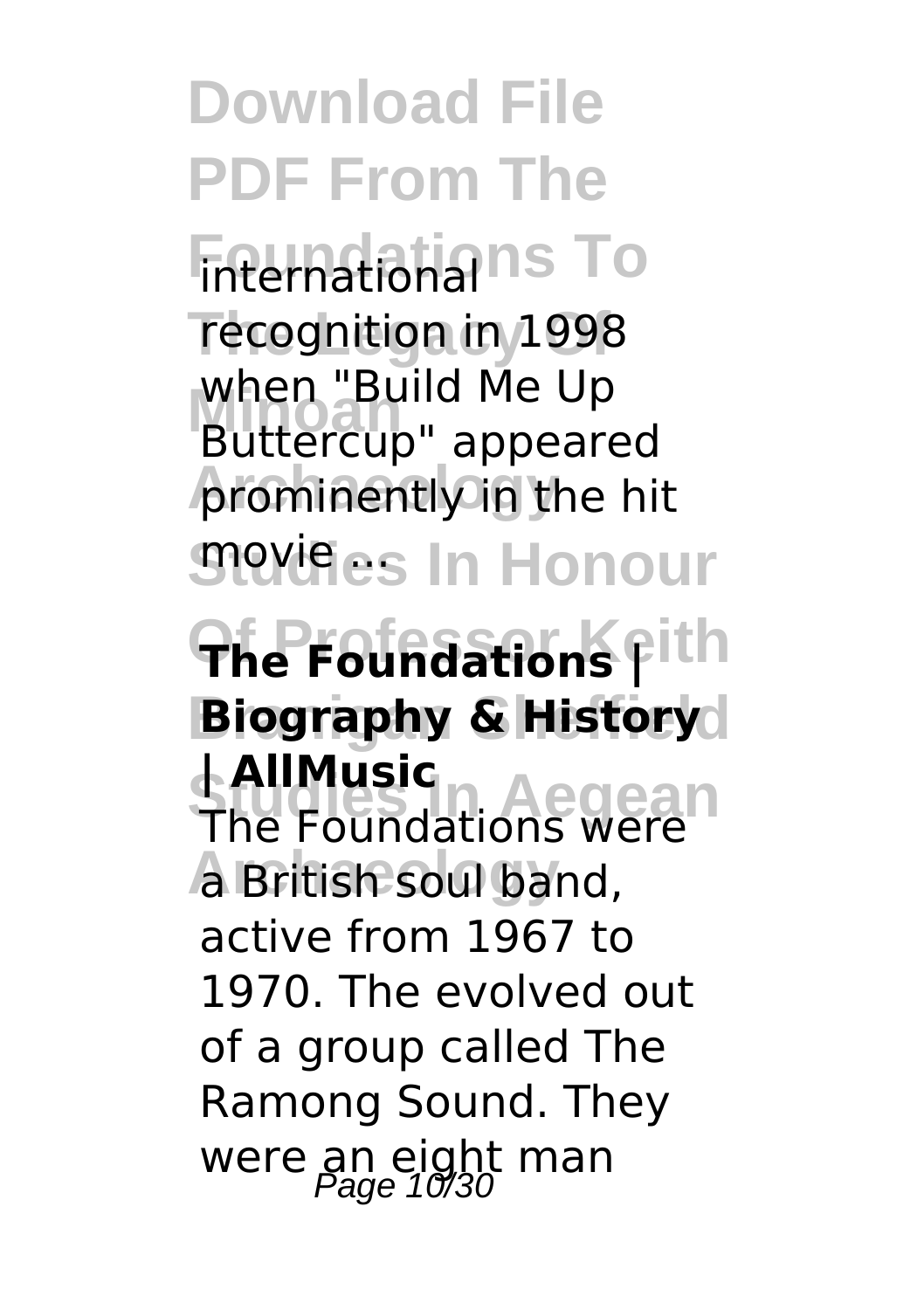**Download File PDF From The Foundations To** multi-racial group made up of three white **Minoan** Indians and a Sri Aankan. For **ogy Studies In Honour** approximately one and a half months Arthur<br>Brown was in the **groupigan Sheffield Studies In Aegean The Foundations | Archaeology Discography |** Londoners, four West Brown was in the **Discogs** The Foundations were a British soul band, active from 1967 to 1970. The group, made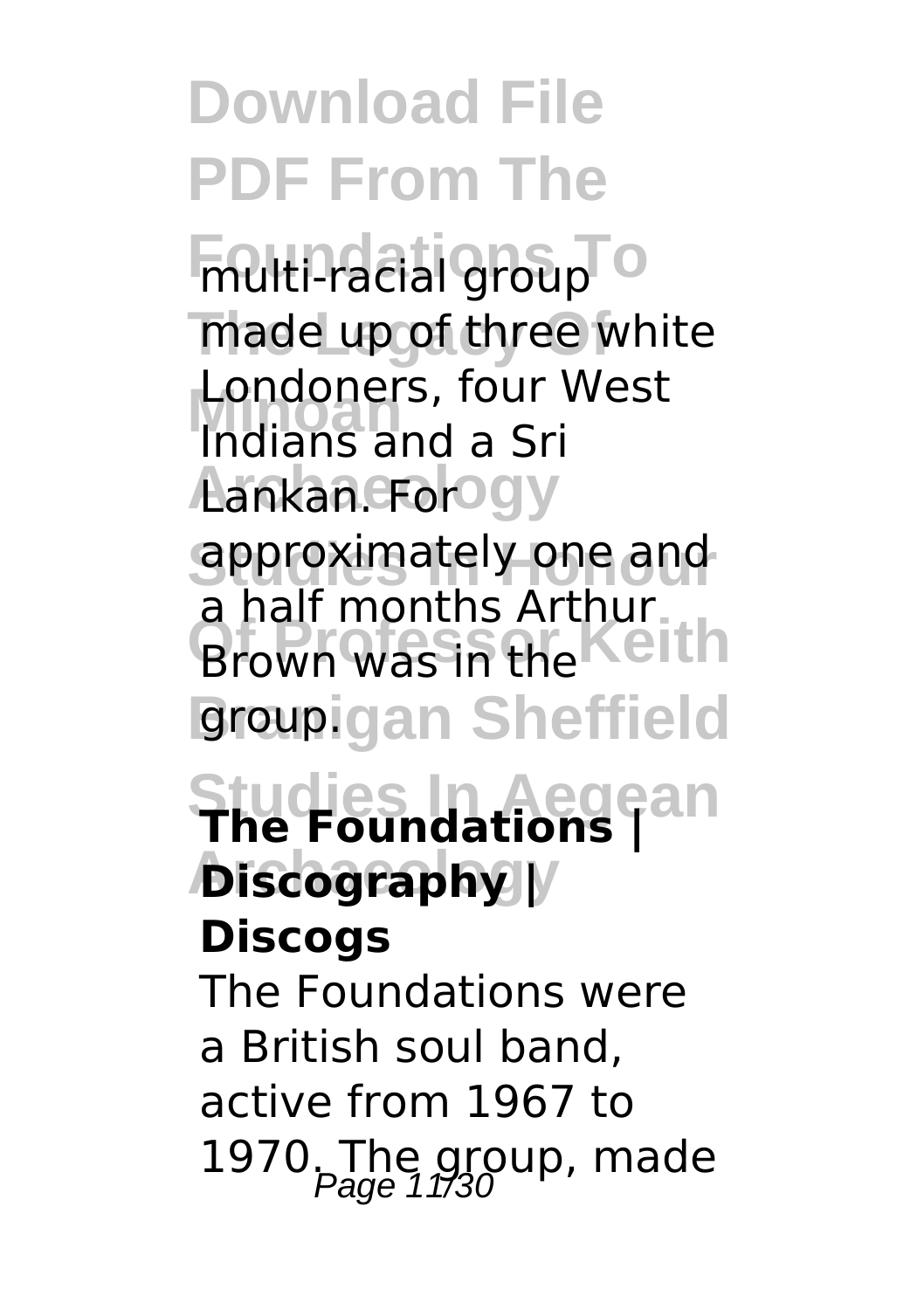**Foundations To** up of both West Indians and Caucasians, is best-**Minoan** two biggest hits, Baby, **Now That I've Found Studies In Honour** You (a No. 1 hit in the subsequently Top 10 in the US); and Build Melcl op Buttercup (a chart<br>topper in the Billboard **Archaeology** Hot 100), co-written by remembered for their UK singles chart, and Up Buttercup (a chart Michael d'Abo, vocalist with Manfred Mann.

### **The Foundations** music, videos, stats,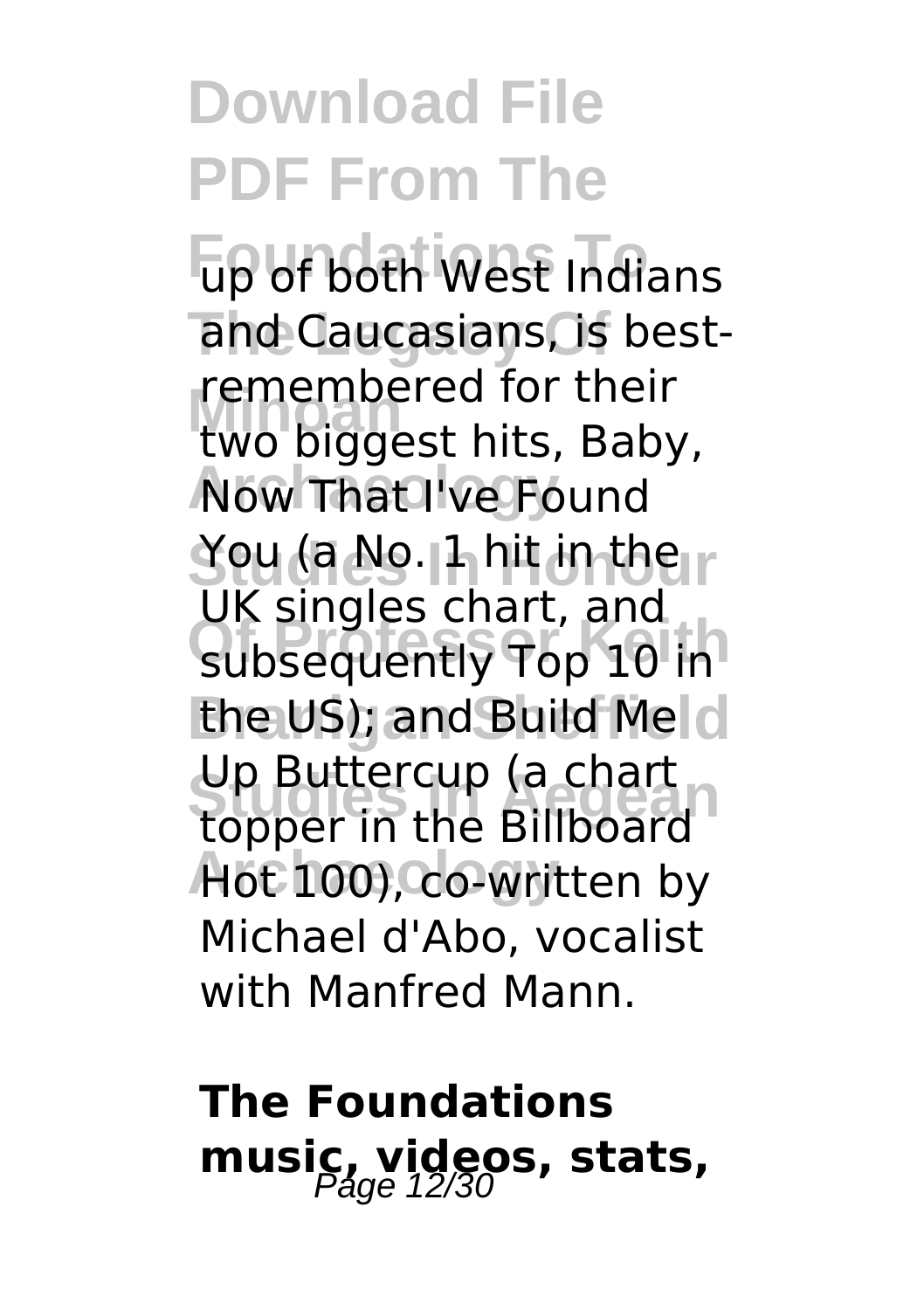**Download File PDF From The Foundations To and photos | Last.fm** Awesome. Awesome . **Minoan** First Time I Heard It. **Archaeology** Love The Drum Fills. Awesome Drumming. **Of Professor Keith Baby Now That I've Branigan Sheffield Found You- The Studies In Aegean Foundations- 1967. - Archaeology** Foundation, Part of a Loved This Song The **YouTube** structural system that supports and anchors the superstructure of a building and transmits its loads directly to the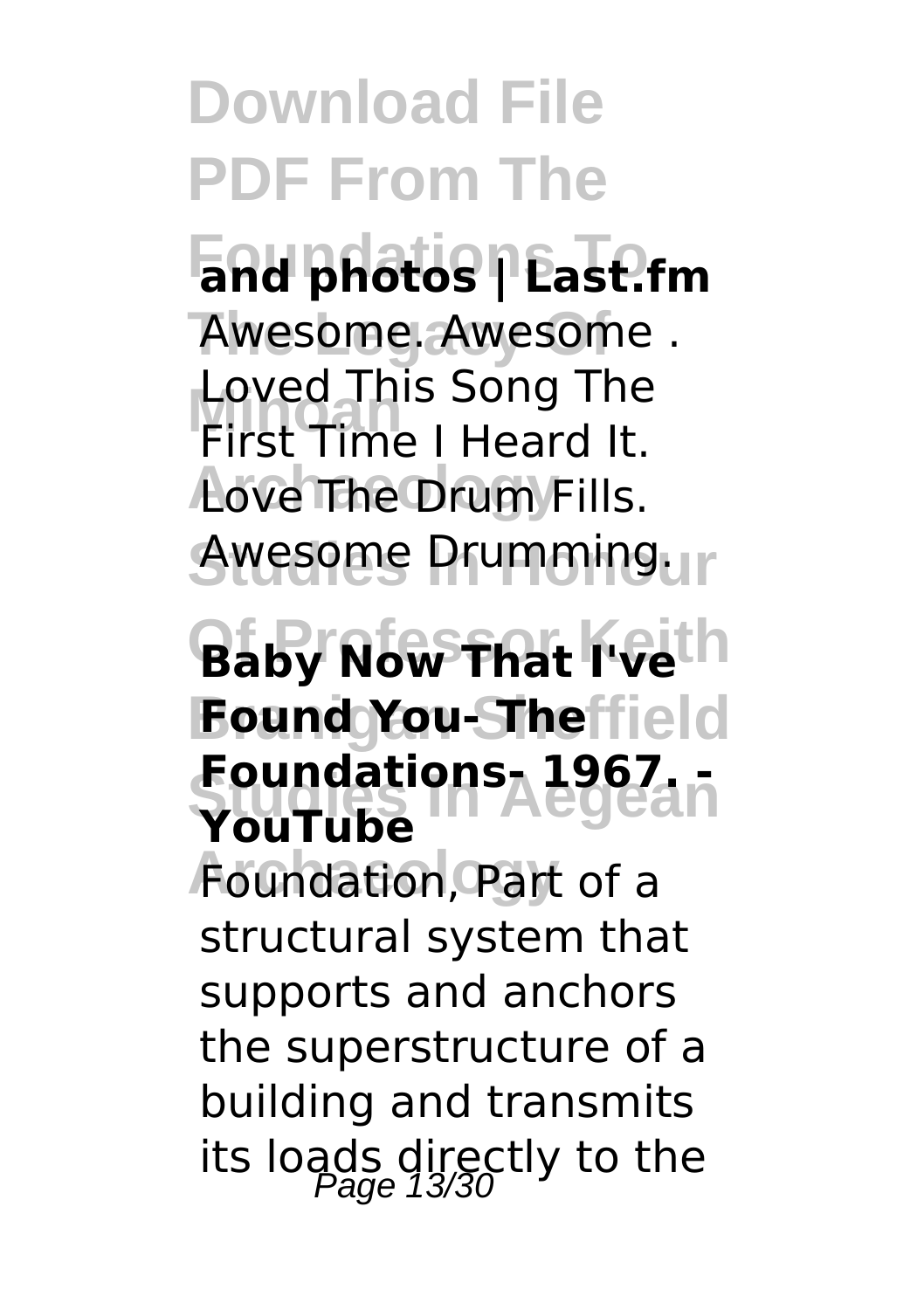**Download File PDF From The** Earth. To prevent<sup>To</sup> damage from repeated **Minoan** bottom of the foundation must be **Selow the frost lineo ur The residential Keith Branigan Sheffield Studies In Aegean Foundation |** *Aritannica*ogy freeze-thaw cycles, the The foundations of low**construction |** In engineering, a foundation is the element of a structure which connects it to the ground, and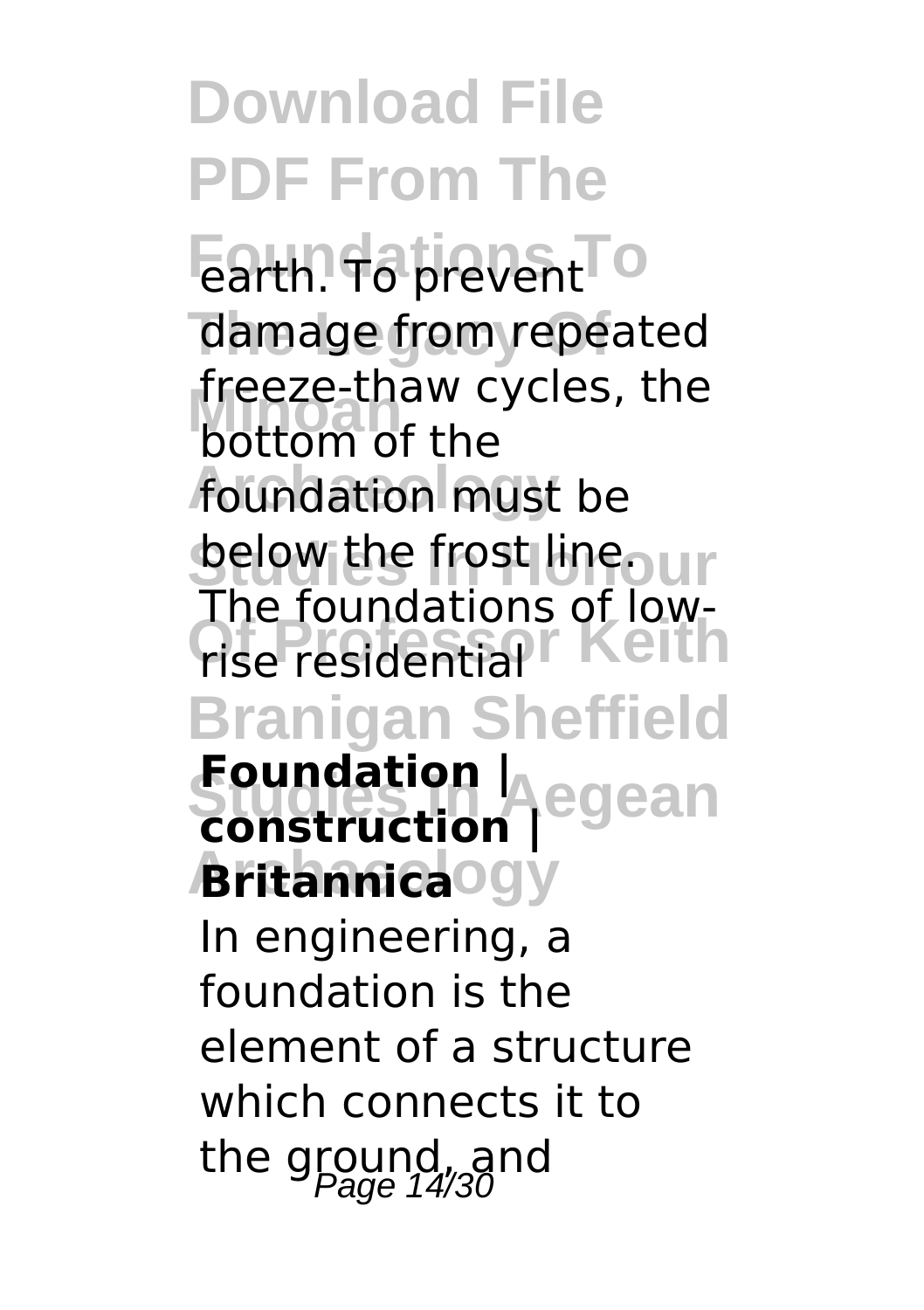**Download File PDF From The** transfers loads from the structure to the ground. Foun<br>are generally **Archaeology** considered either **shallow or deep. nour** engineering is the eith application of soilfield mechanics and rock<br>mechanics and rock an **Archaeology** (Geotechnical ground. Foundations Foundation mechanics engineering) in the design of foundation elements of structures.

**Foundation**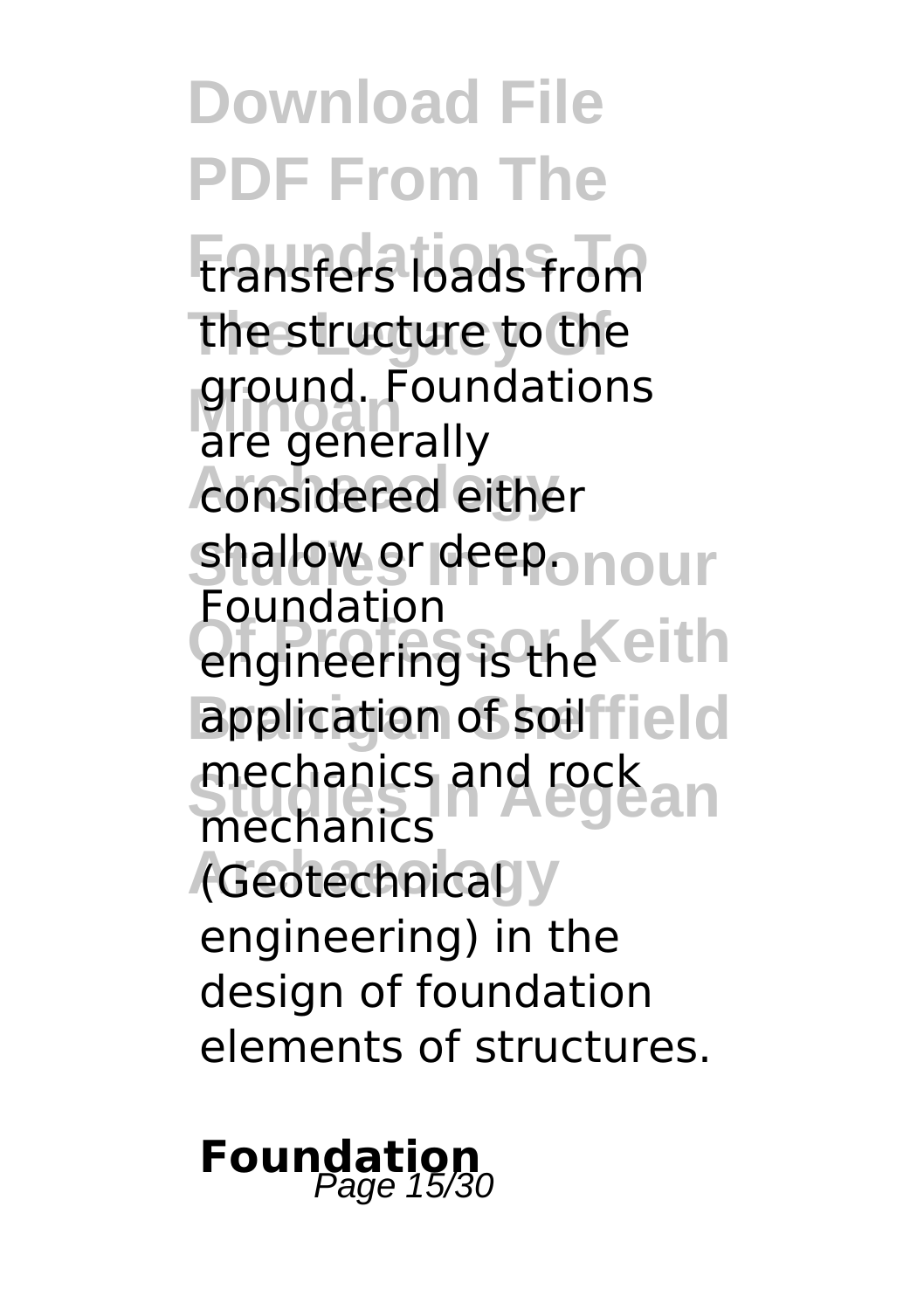**Download File PDF From The Foundations To (engineering) -**  $\blacksquare$ **Wikipedia**<br>Cy **Ine Foundations are**<br>Indiana's early learning **developmentgy** *Stamework and areo ur* **Indiana Academic Standards. This effield Studies In Aegean** core elements that children should achieve The Foundations are aligned to the 2014 framework provides from birth to age five in order to be ready for future success. The Foundations create common language and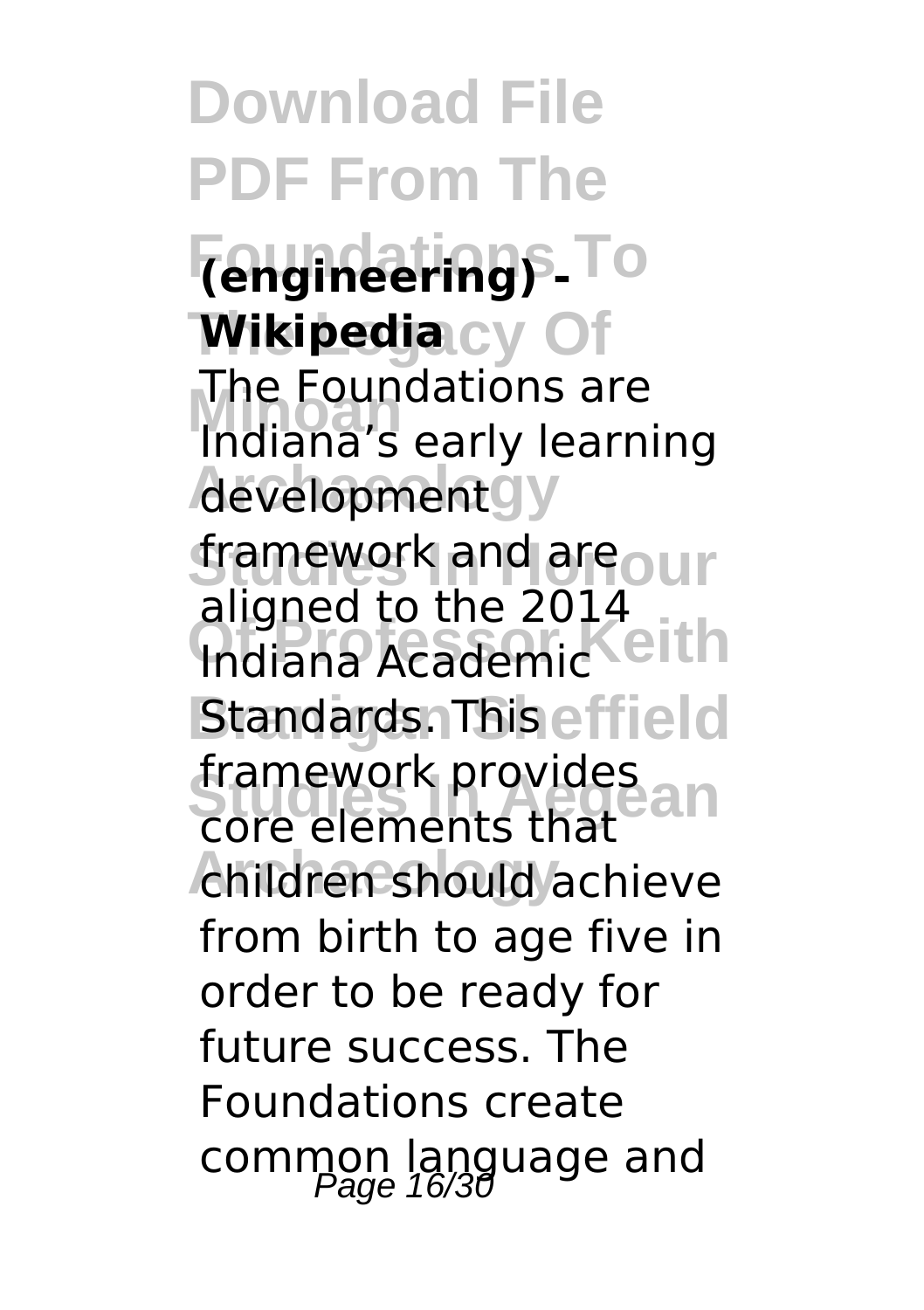**Download File PDF From The** expectations for the early childhood field. **Minoan The Foundations |** A**bohaeology RESTORING THE nour PROVIDES... Hope for h** healing, Freedom from **Studies In Aegean** struggles, and renewed purpose for living, by FOUNDATIONS life's deepest personally encountering God's powerful LOVE, PRESENCE and PEACE. Watch the video to see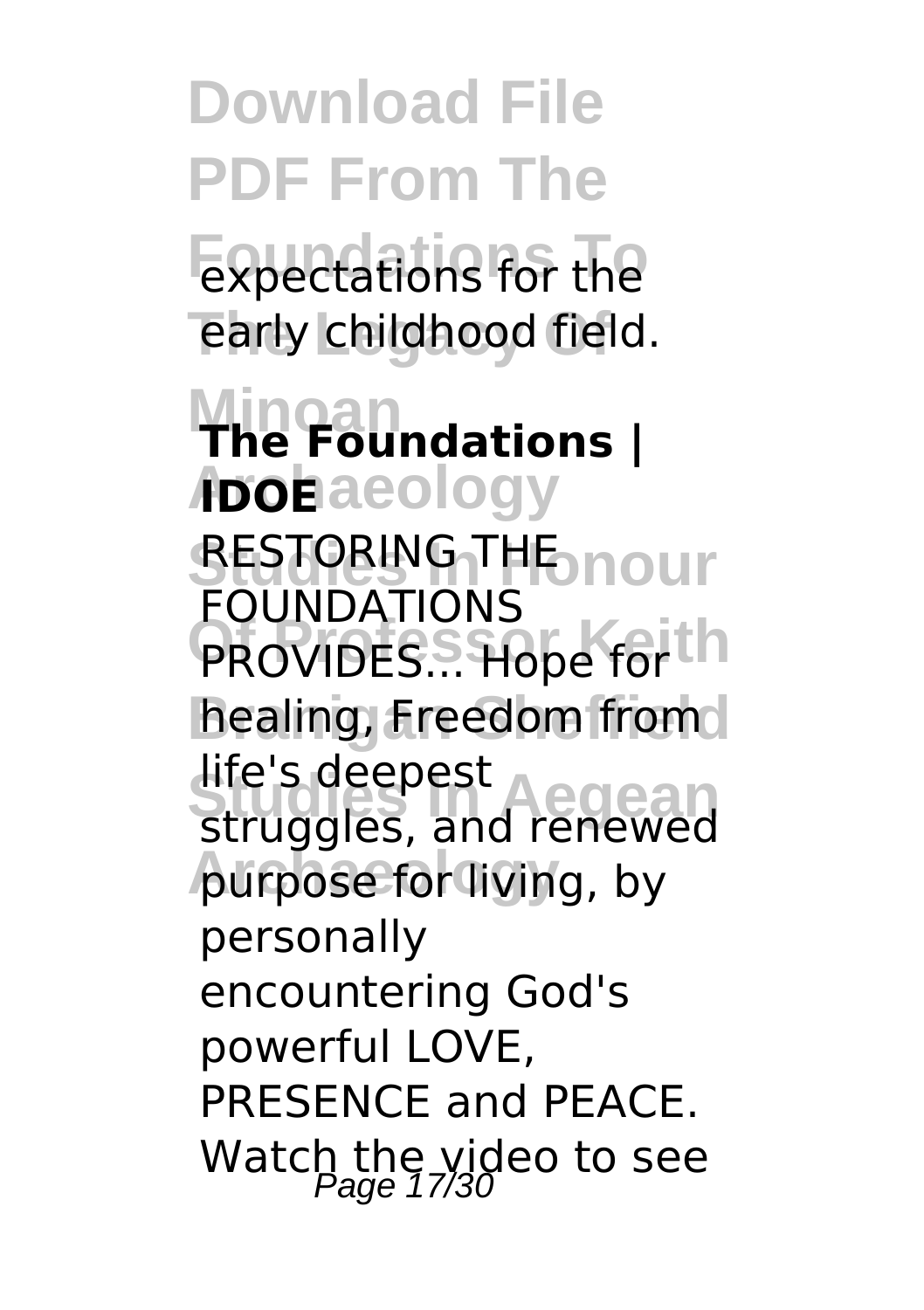what Restoring The Foundations can offer to you! Discover RTF<br>Ministry **Archaeology** Ministry,

*<u>Sestoring the onour</u>* **Healing Hearts, Keith Changing Lives field Studies In Aegean** Verse 3. - If the destroyed, what can **Foundations –** foundations be the righteous do? The word translated" foundations" is a rare one, only occurring here and in Isaiah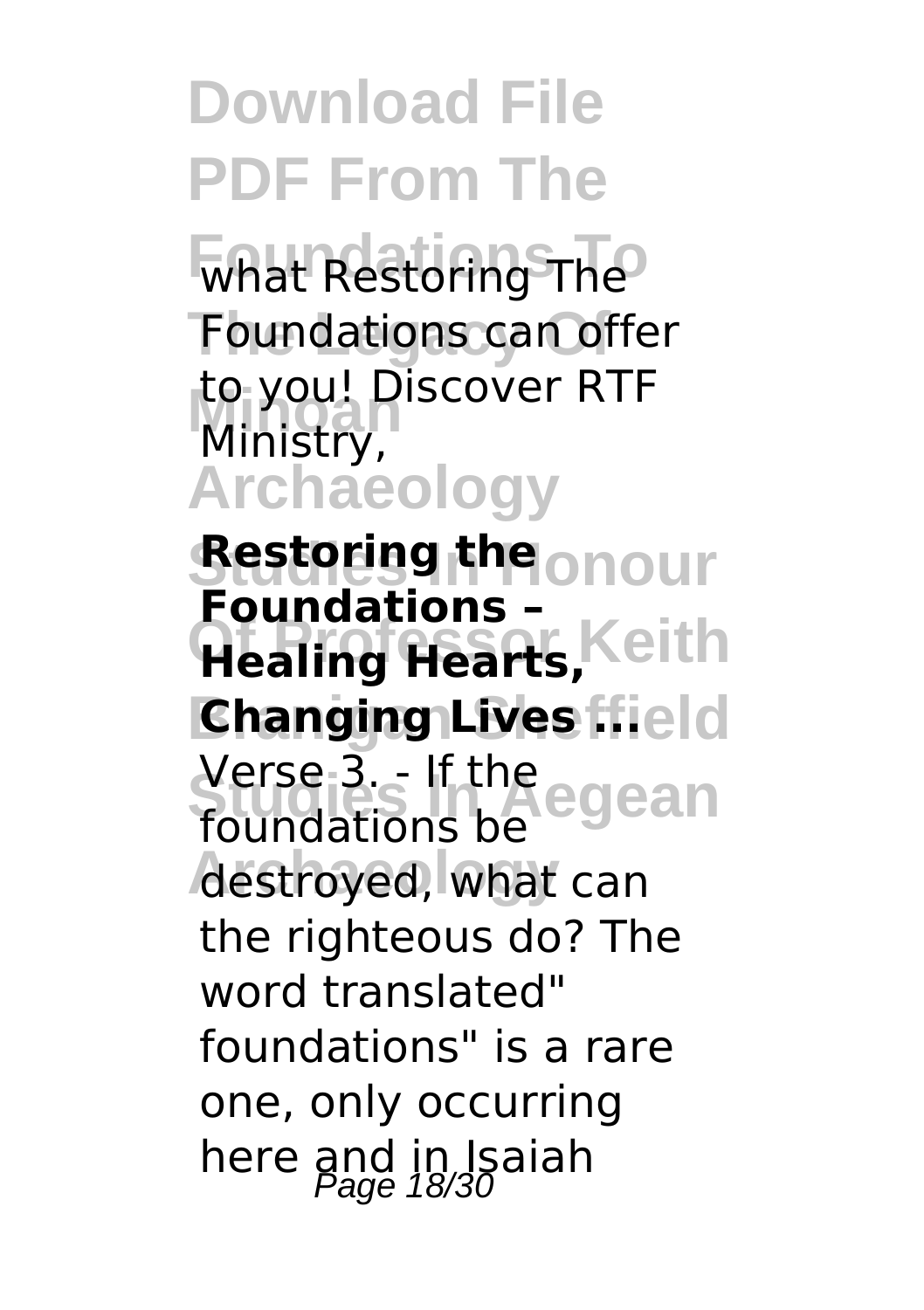**Foundations To** 19:10.The meaning of **The Legacy Of** "foundations," first given to it by Aquila, is<br>now generally adopted. **Archaeology** given to it by Aquila, is

**Ssalmes Ia If the**our **Of Professor Keith destroyed, what can** *<u>thenigan</u>* Sheffield The Foundations 1.0<br>SEE *T*ETUE 20.000 **A Archaeology** investment fund **foundations are** SEE (TF1) is an established in Luxembourg to acquire significant participations in Romanian and Eastern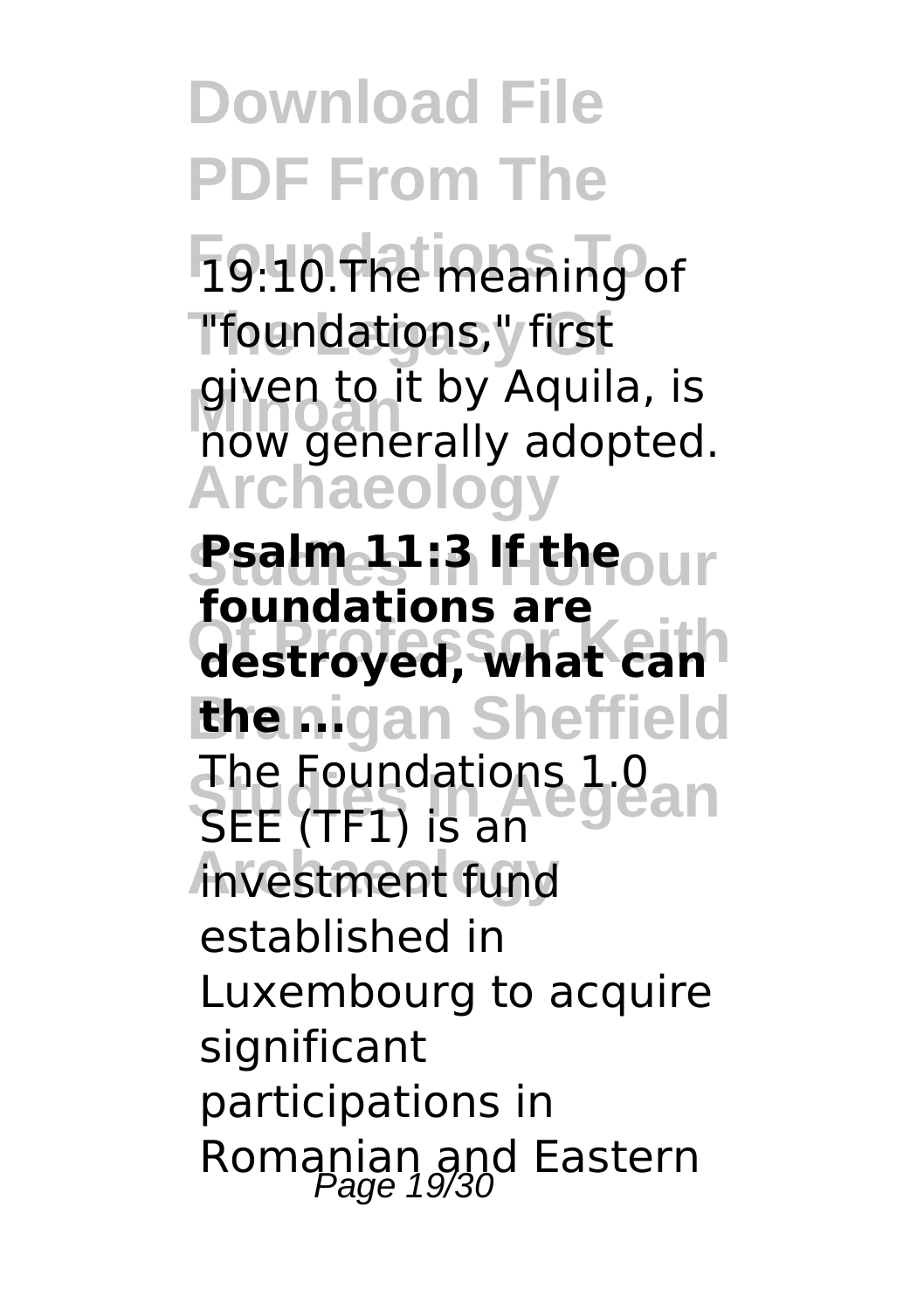**Download File PDF From The European SMEs (Small** and Medium y Of **Minoan** investments (in the range of EUR 2-5m) are **having a strongo nour** with a focus on **Keith** consumer markets and **Studies In Aegean** technology. Enterprises). The services sector bias,

### **Archaeology THE FOUNDATIONS – THE FOUNDATIONS**

WHO Foundation is for the moment hosted by the Swiss Philanthropy Foundation. Swiss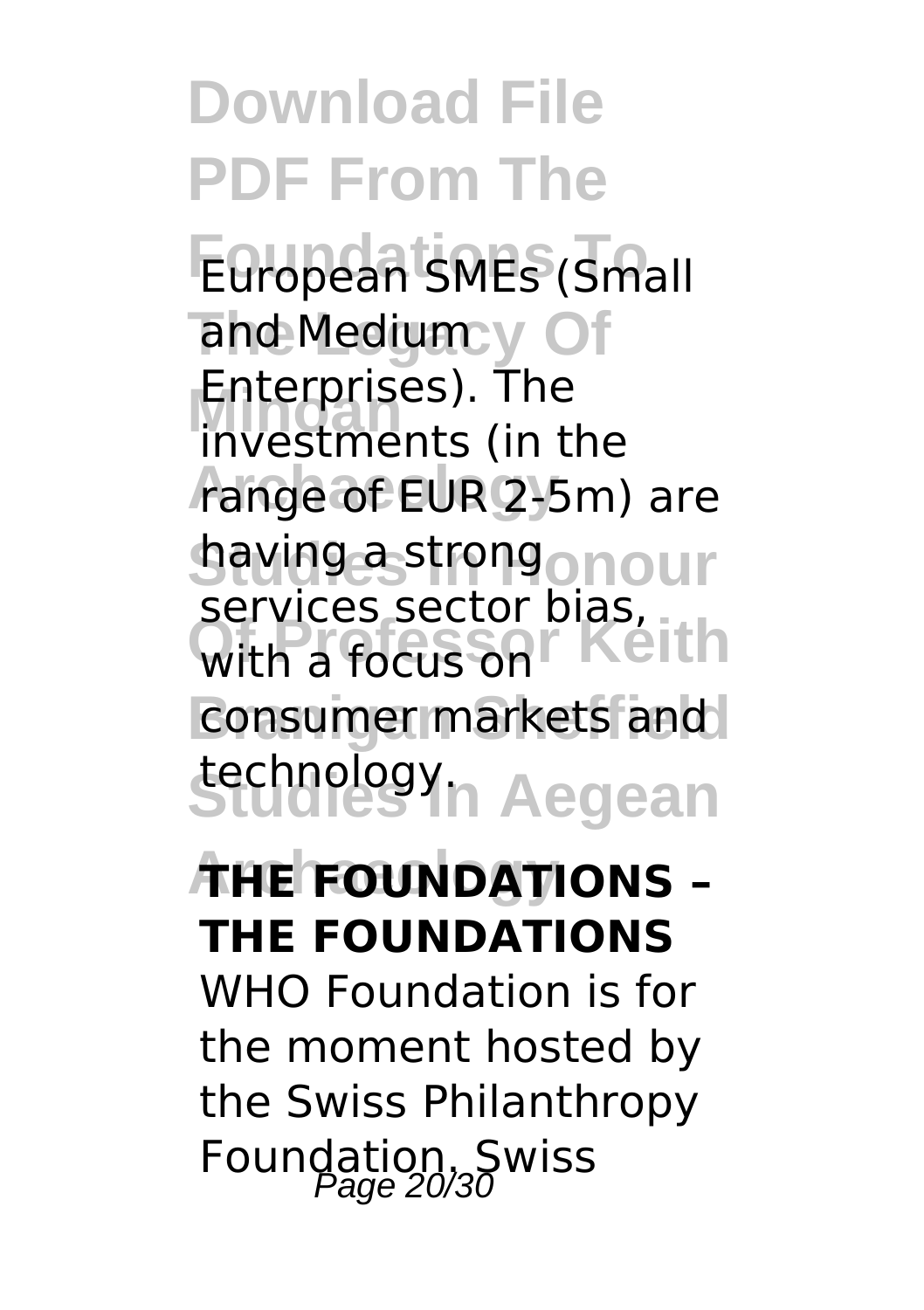**Download File PDF From The Fhilanthropyns To Foundation, a public** utility foundation<br>registered in Gen **Awitzerland, gy** temporarily hosts the **Donations by wire** transfer can be made c using the following<br>details: **Archaeology** registered in Geneva, WHO Support Fund. details: **WHO Foundation –**

**Welcome to the WHO Foundation** Opinion: Southampton have the foundations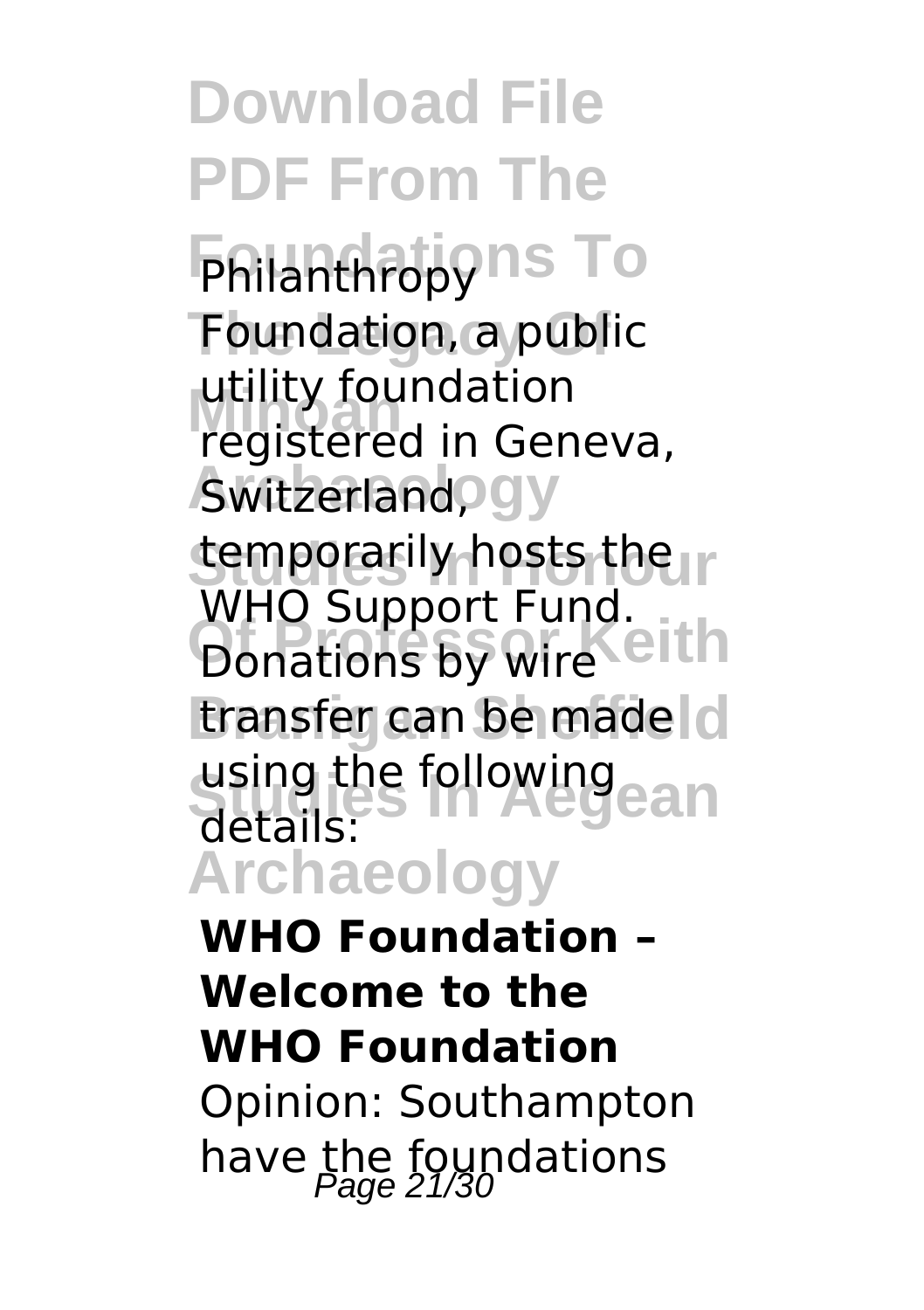**Download File PDF From The** to compete for Europe **The Legacy Of** next season Saints **Minoan** during the last campaign and have the **perfect base to build un** for the Europa<sup>...</sup> Keith **Branigan Sheffield Studies In Aegean Southampton have Archaeology the foundations to** finished eleventh on that and compete **Opinion: compete for ...** Price: Generally, slab foundations are your cheapest option when it comes to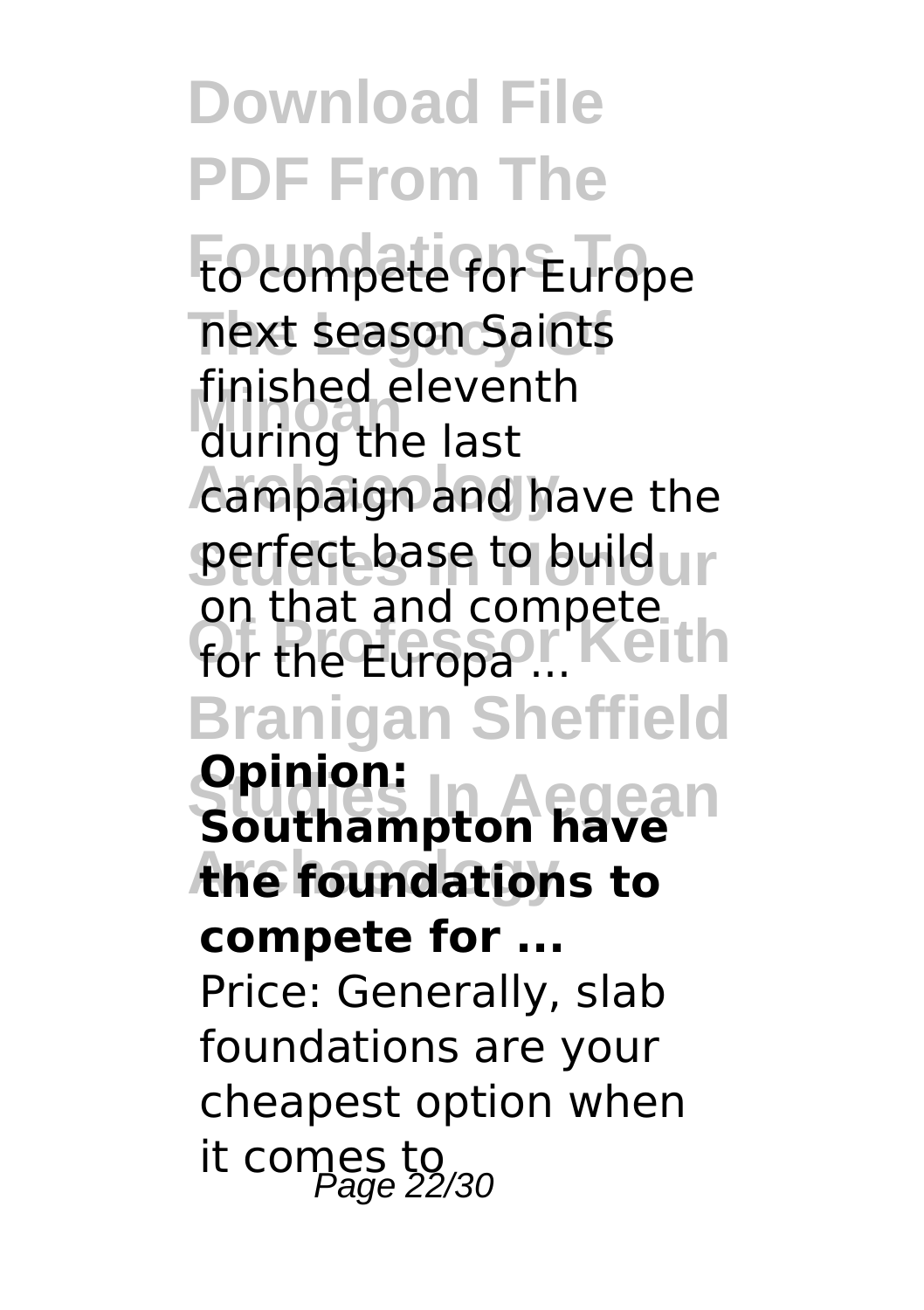**Download File PDF From The Foundations To** foundations, an excellent choice if **Mind.** Low Maintenance: Of all **Studies In Honour** foundation-types, slabs require the least<br>amount of SSOL Keith maintenance, adding | c to their pricing value.<br>Disadvantages of Slab **Foundations** gy budget is front-ofamount of to their pricing value.

**3 Most Common Home Foundations: the Pros & Cons** Foundation definition is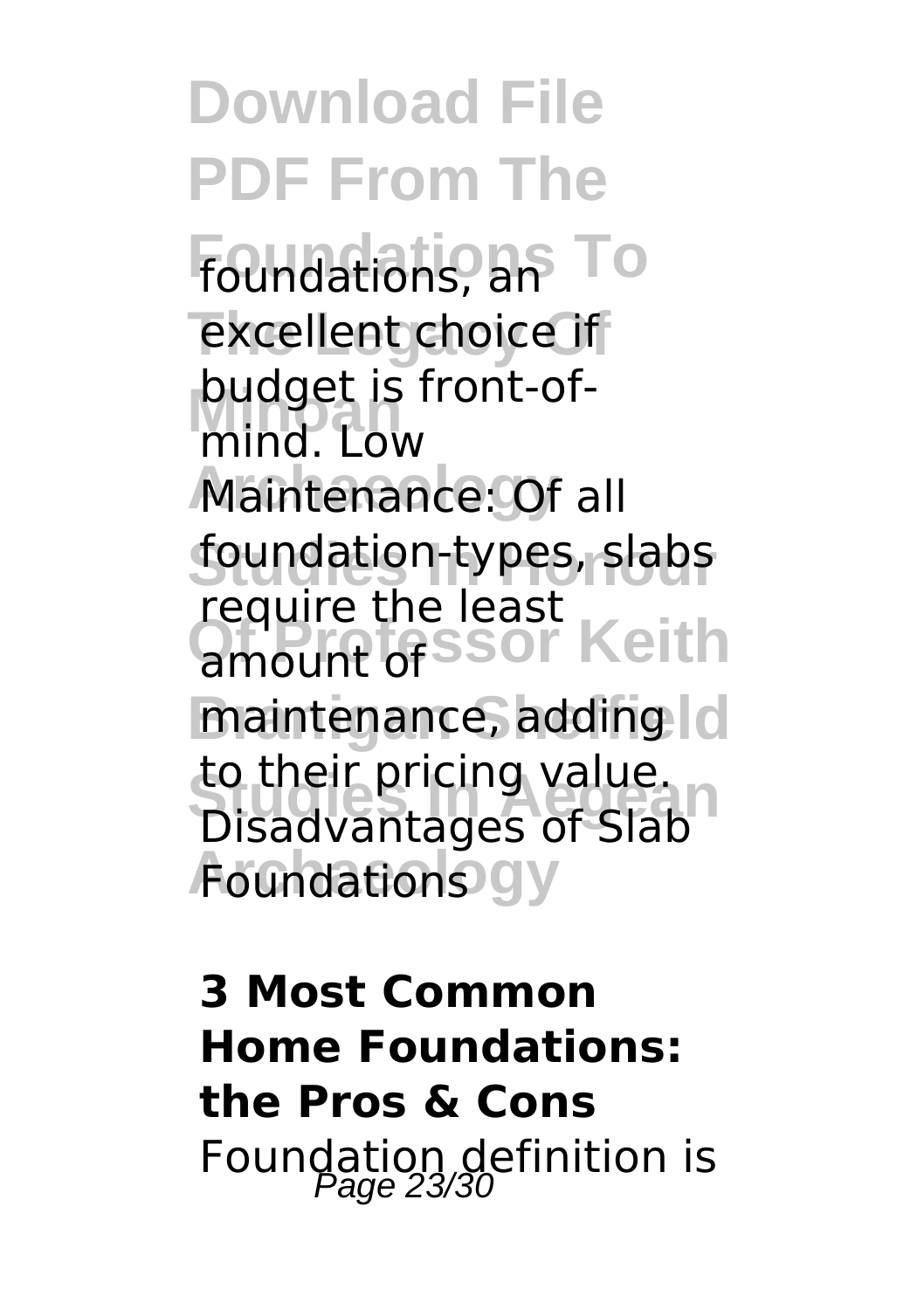**Download File PDF From The F** the act of founding. How to use foundation **Minoan** in a sentence.

**Archaeology Foundation |** *<u>Pefinition of Honour</u>* **Merriam-Webster Branigan Sheffield** "The foundation for **Studies In Aegean** of a family is often built from a parent going **Foundation by** security and well being extra miles to achieve it, doing mundane tasks to ensure it, standing up to injustice to protect it, and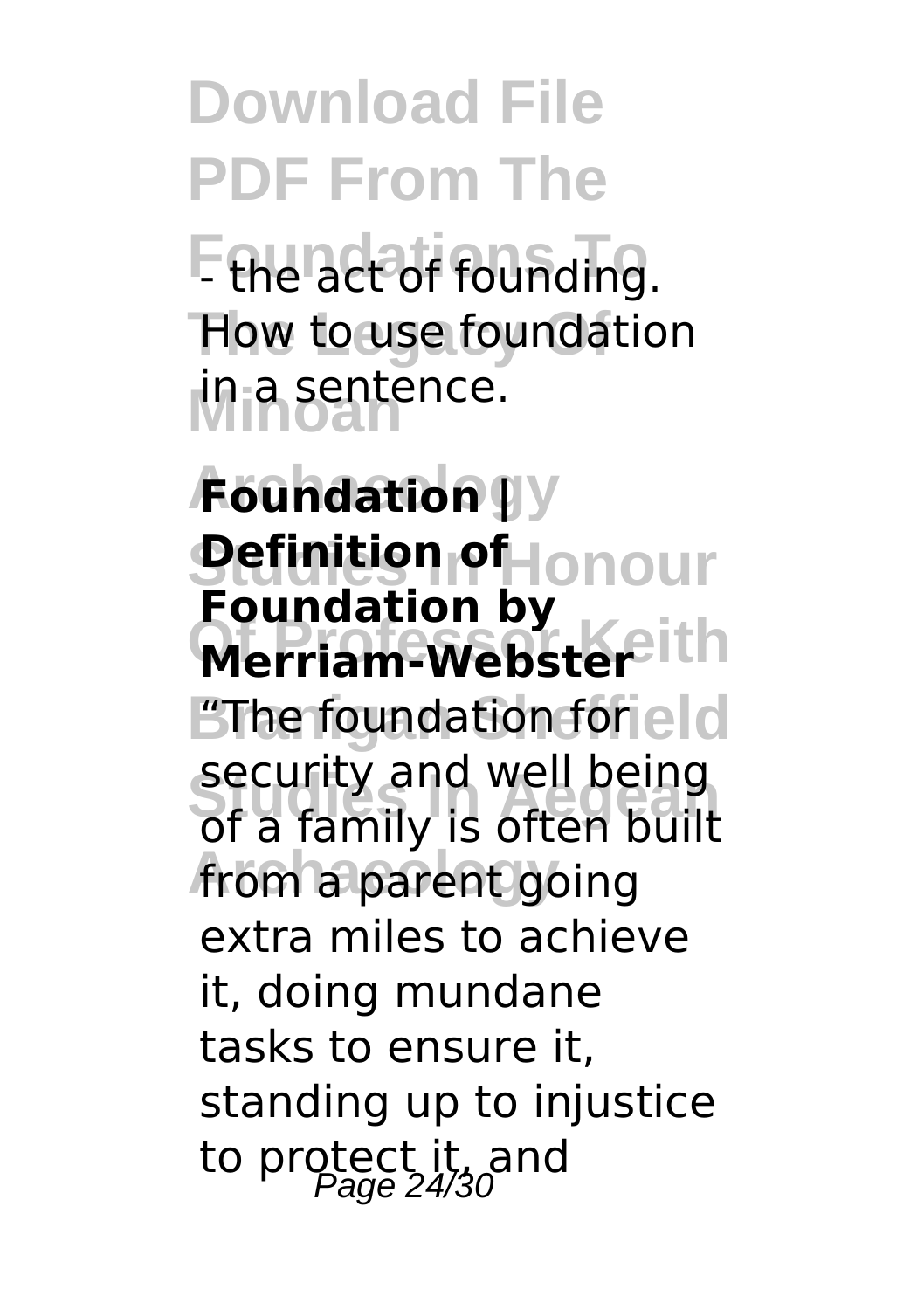**Foundations To** having the heart to **Tisten and then express Minoan** action to each member **of that sacred ohana how much they are our** unconditionally. Keith **Branigan Sheffield Foundations Quotes** *Goodreads* gy through embrace and deeply valued, **(27 quotes) -**

The Foundation defines the manifesto, mission and values of the project, the open governance process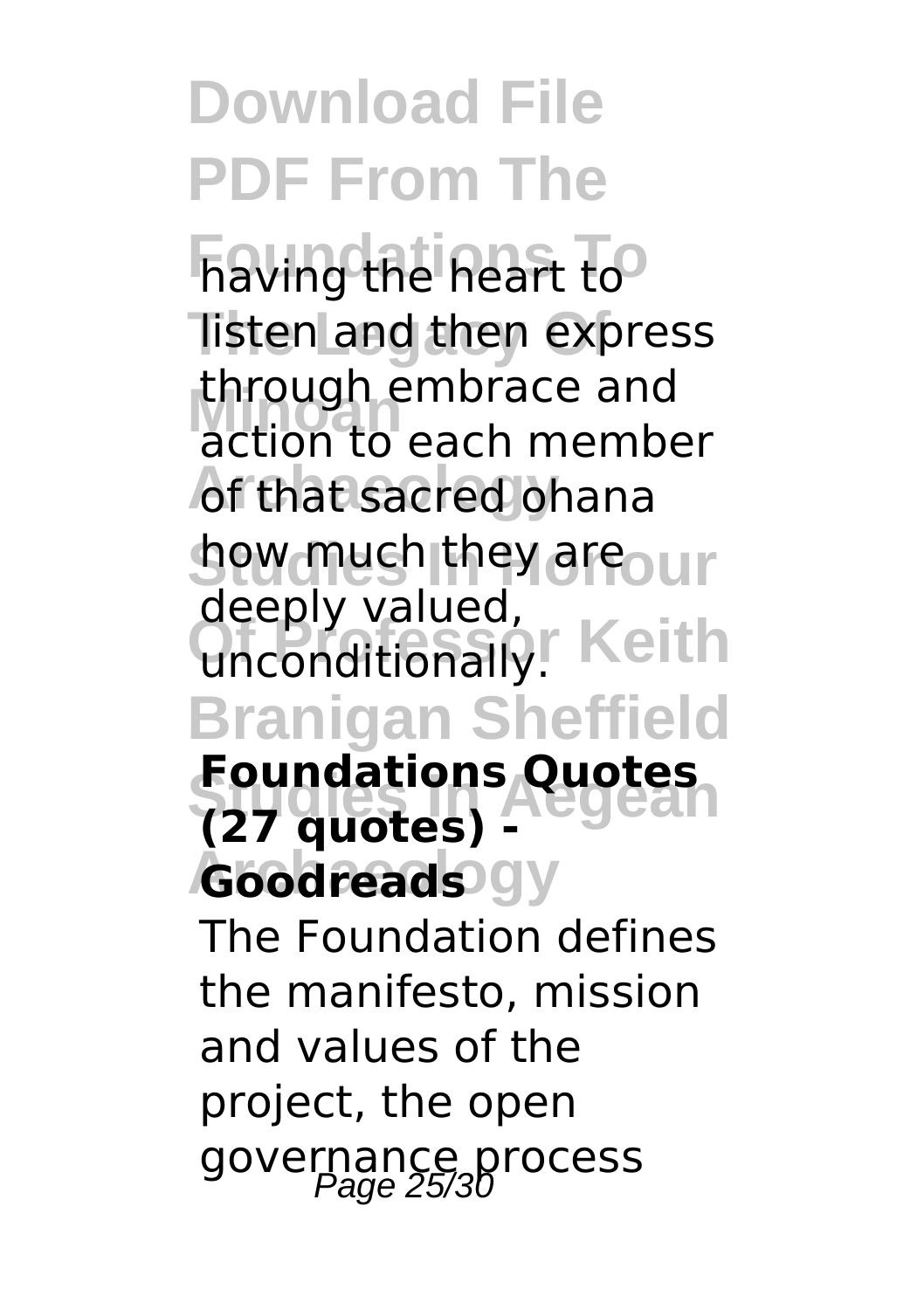**Download File PDF From The Foundations To** that determines how **the specification** develops, and provides<br>a safety-pet to ensure the project stays **independent and trueir** constitution of the eith **Branigan Sheffield** project is defined in the **Studies In Aegean** Articles of Association **And Rules logy** a safety-net to ensure to its goals. The Foundation's legal

**The Matrix.org Foundation | Matrix.org** The Foundations were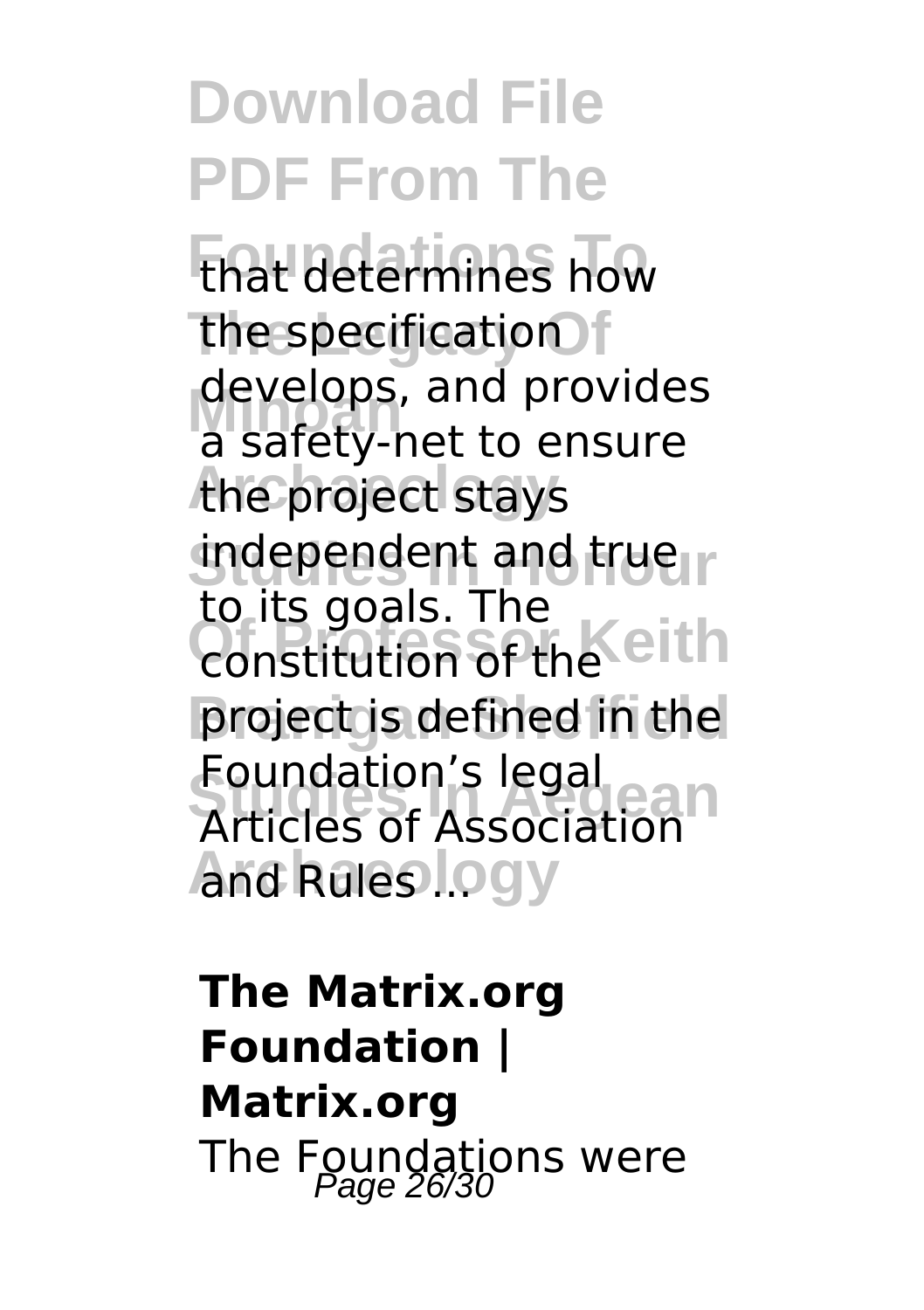**Download File PDF From The Foundations To** a surprisingly obscure Tate-'60s outfit, Of considering that they<br>managed to reach the **Archaeology** tops of the both the **British and Americanur** in the space of a year h and had a solid three c **Studies In Aegean** years of recordings. considering that they charts more than once

#### **Archaeology The Foundations Radio: Listen to Free Music & Get The ...**

The fact is, we can never forget the tragedy that shook the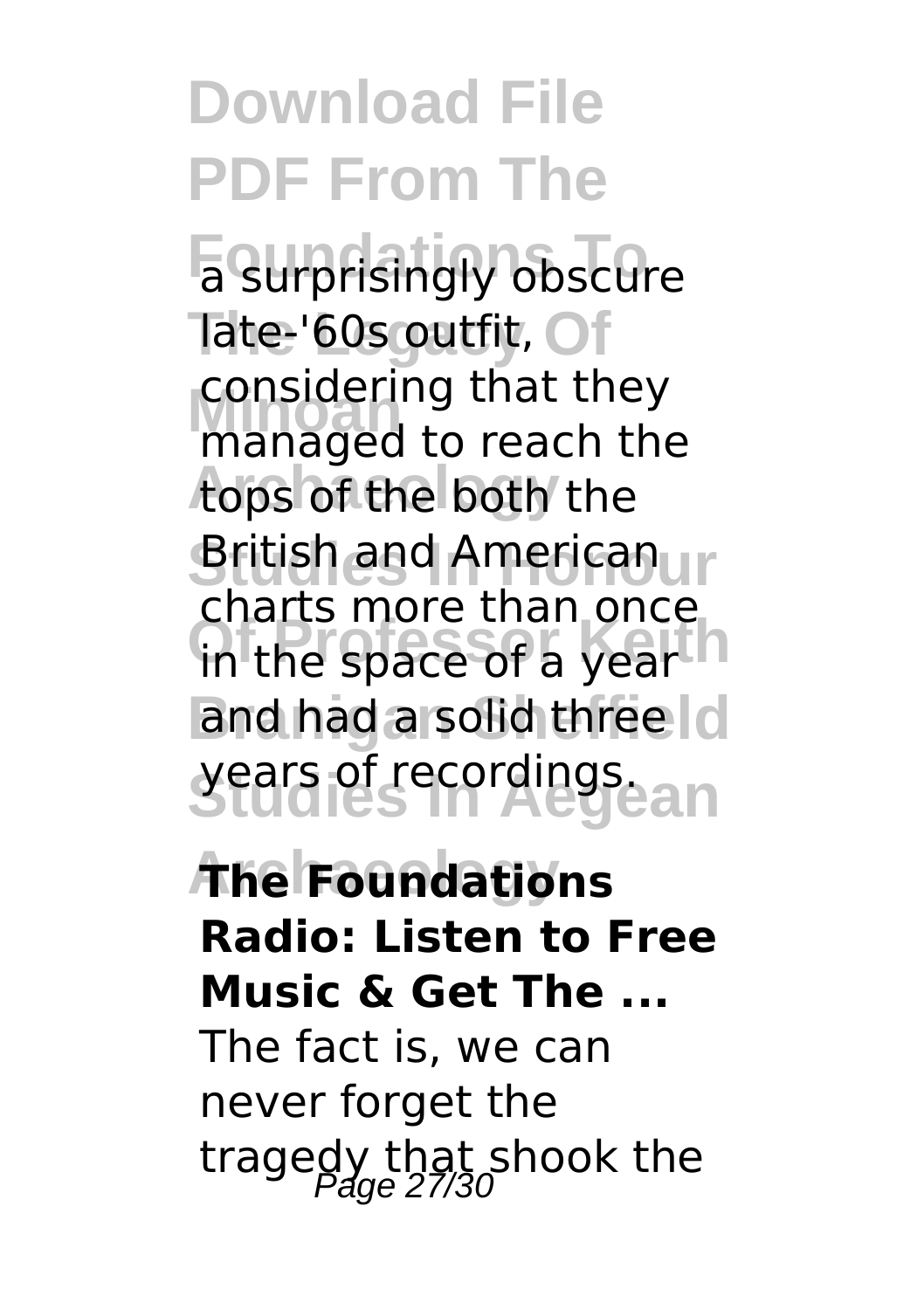**Download File PDF From The Foundations of our** society and our trust in our government to<br>protect us. More than **68 different types of Sancers are on the list Of Professor Keith** illnesses identified by the federal Sheffield government, ranging<br>from acthma to skip Aander.cology our government to of 9/11-related from asthma to skin

**The Attack That Shook the Foundations of Our Society - The ...**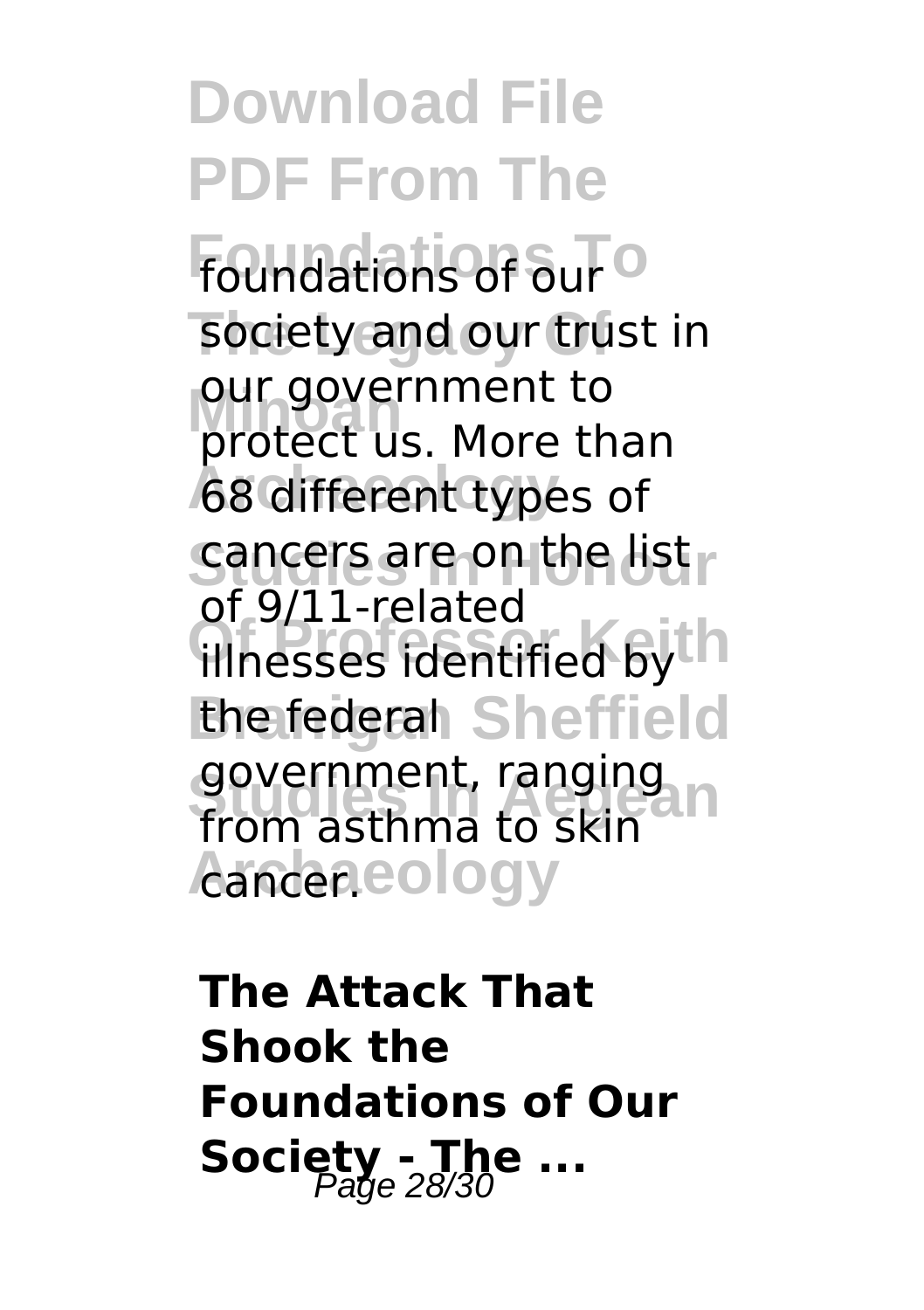**Foundations To** The Foundations had a few other hits. In the **Minoan** top ten UK hit, while **Back on my feet again made the UK top nour** songs, Any old time and Born to live born to die, were minor UK hits<br>While My little chickadee was a minor bad bad old days was a twenty. Two other while My little American hit.

Copyright code: d41d8